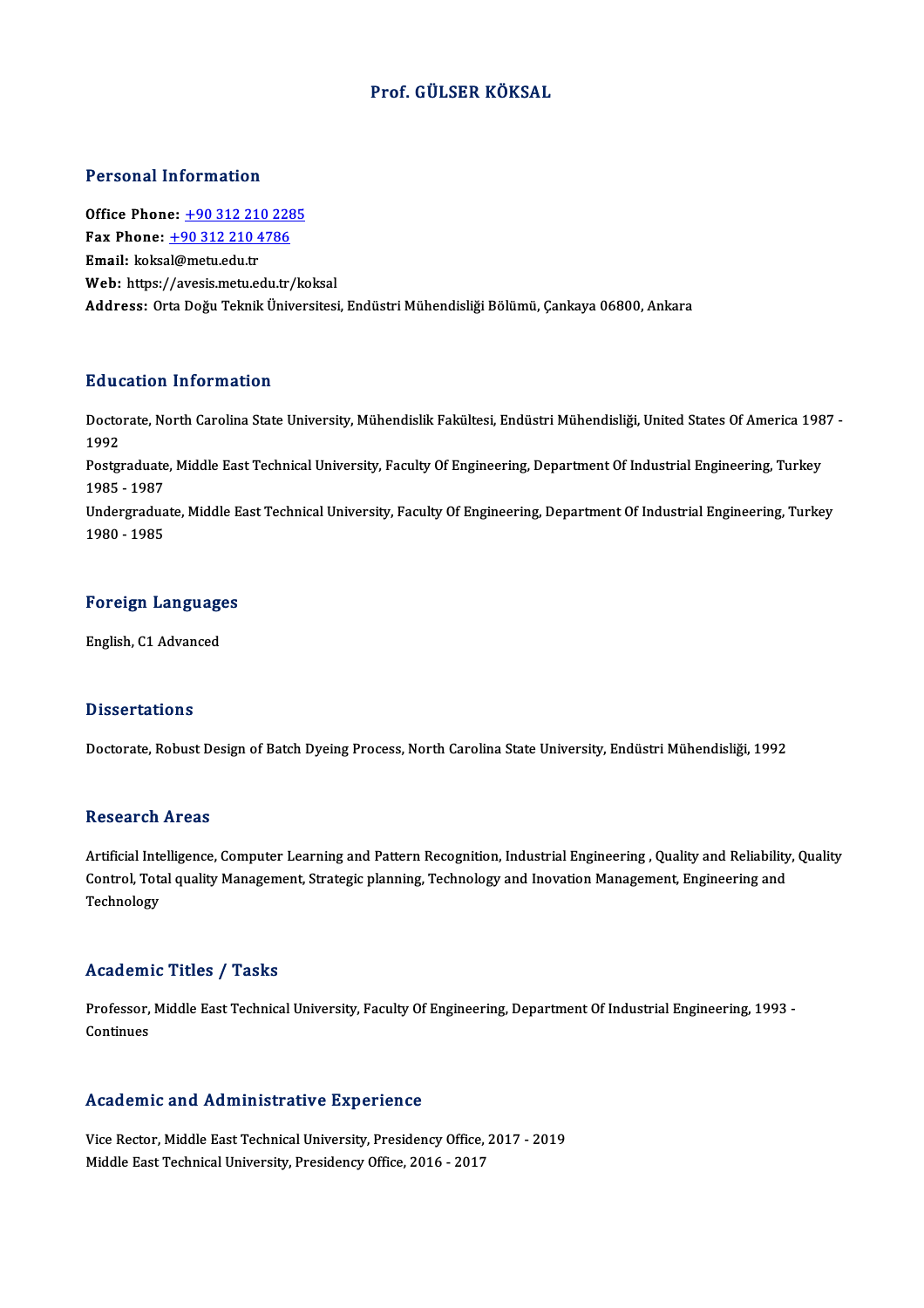### Courses

Courses<br>Systems Design II, Undergraduate, 2019 - 2020, 2020 - 2021<br>Off line Quality Central, Undergraduate, 2020, 2021 Systems Design II, Undergraduate, 2019 - 2020, 2020<br>Off-line Quality Control, Undergraduate, 2020 - 2021<br>Strategie Plenning, Pestgraduate, 2020 - 2021 Systems Design II, Undergraduate, 2019 - 2020<br>Off-line Quality Control, Undergraduate, 2020 -<br>Strategic Planning, Postgraduate, 2020 - 2021<br>Design and Analysis of Euneriments, Bestgrad. Off-line Quality Control, Undergraduate, 2020 - 2021<br>Strategic Planning, Postgraduate, 2020 - 2021<br>Design and Analysis of Experiments, Postgraduate, 2019 - 2020<br>Quality Engineering, Postgraduate, 2019 - 2020 Strategic Planning, Postgraduate, 2020 - 2021<br>Design and Analysis of Experiments, Postgradua<br>Quality Engineering, Postgraduate, 2019 - 2020<br>TOBICS IN TECHNOLOCY AND INNOVATION MA TOPICS IN TECHNOLOGY AND INNOVATION MANAGEMENT, Doctorate, 2018 - 2019

### Advising Theses

**Advising Theses**<br>Köksal G., A method for monitoring quality in long run product development projects, Postgraduate, G.ÖZDEN(Student),<br>2019 rravi<br>Köksa<br>2019<br><sup>VÖVS</sup> Köksal G., A method for monitoring quality in long run product development projects, Postgra<br>2019<br>KÖKSAL G., Product-line planning under uncertainty, Doctorate, Ş.KARAKAYA(Student), 2018<br>KÖKSAL G., Poshust parameter design

2019<br>KÖKSAL G., Product-line planning under uncertainty, Doctorate, Ş.KARAKAYA(Student), 2018<br>KÖKSAL G., Robust parameter design of products and processes with an ordinal categorical response using random<br>forests, Postgrad KÖKSAL G., Product-line planning under uncertainty,<br>KÖKSAL G., Robust parameter design of products an<br>forests, Postgraduate, S.GÜLBUDAK(Student), 2018<br>KÖKSAL G. An effective annreach for comparison of KÖKSAL G., Robust parameter design of products and processes with an ordinal categorical response using rando<br>forests, Postgraduate, S.GÜLBUDAK(Student), 2018<br>KÖKSAL G., An effective approach for comparison of association

forests, Postgraduate, S.GÜLBUDAK(Student), 2018<br>KÖKSAL G., An effective approach for comparison of association rule mining algorithms based on controlled data,<br>statistical inference and multiple criteria, Postgraduate, S. KÖKSAL G., An effective approach for comparison of association rule mining algorithms based on controlled c<br>statistical inference and multiple criteria, Postgraduate, S.AZADİAMİN(Student), 2016<br>KÖKSAL G., An approach for q

statistical inference and multiple criter<br>KÖKSAL G., An approach for quality co<br>Postgraduate, S.TUNÇ(Student), 2016<br>VÖKSAL G. An aunorimental somnaris KÖKSAL G., An approach for quality control chart appropriateness evaluation based on desirability functions,<br>Postgraduate, S.TUNÇ(Student), 2016<br>KÖKSAL G., An experimental comparison of linear regression methods used in mu

Postgraduate, S.TUNÇ(Student), 2016<br>KÖKSAL G., An experimental comparison of linear regression methods used in multi-response design parameter<br>optimization for their estimation and prediction errors, Postgraduate, G.GÖKAYA KÖKSAL G., An experimental comparison of linear regression methods used in multi-response design parameter<br>optimization for their estimation and prediction errors, Postgraduate, G.GÖKAYAZ(Student), 2016<br>KÖKSAL G., An appro

**optimization for their estin<br>KÖKSAL G., An approach for G.ÖZKAN(Student), 2016** KÖKSAL G., An approach for determining process economy parameters of multivariate loss functions, Postgraduate,<br>G.ÖZKAN(Student), 2016<br>KÖKSAL G., An interactive approach to two-response product and process design optimizat

G.ÖZKAN(Student), 2016<br>KÖKSAL G., An interactive approach to tw<br>Postgraduate, M.ÖZATEŞ(Student), 2015<br>KÖKSAL G., Interactive and nennarametri KÖKSAL G., An interactive approach to two-response product and process design optimization with statistical infere<br>Postgraduate, M.ÖZATEŞ(Student), 2015<br>KÖKSAL G., Interactive and nonparametric modeling of preferences on a

Postgraduate, M.ÖZATEŞ(Student), 2015<br>KÖKSAL G., Interactive and nonparametric modeling of preferences on an ordinal scale using small data, Doctorate,<br>L.ERİŞKİN(Student), 2015 KÖKSAL G., Interactive and nonparametric modeling of preferences on an ordinal scale using small data, Doctorate,<br>L.ERİŞKİN(Student), 2015<br>Köksal G., Burnak N., Tercihsel bağımlılık altında alternatifler için aralık ölçeği

L.ERİŞKİN(Student), 2015<br>Köksal G., Burnak N., Tercihsel bağımlılık altında alternatifler için aralı<br>karakteristikleri için detaylı analiz, Doctorate, L.ESRA(Student), 2014<br>KÖKSAL G. A business prosess performanse measure Köksal G., Burnak N., Tercihsel bağımlılık altında alternatifler için aralık ölçeğinde tercih puanlarının belirlenmesi<br>karakteristikleri için detaylı analiz, Doctorate, L.ESRA(Student), 2014<br>KÖKSAL G., A business process p

karakteristikleri için detaylı analiz, Doctorate, L.ESRA(Student), 2014<br>KÖKSAL G., A business process performance measure definition system supported by information technologies,<br>Postgraduate, N.ALPAY(Student), 2013 KÖKSAL G., A business process performance measure definition system supported by information technologies,<br>Postgraduate, N.ALPAY(Student), 2013<br>WASTİ PAMUKSUZ S. N. , KÖKSAL G., Product mix determination under uncertainty

Postgraduate, N.ALPAY(Student), 2013<br>WASTİ PAMUKSUZ S. N. , KÖKSAL G., Product mix determination unde<br>effective product management, Doctorate, N.NİLGÜN(Student), 2013<br>KÖKSAL G. Strugtural squation modeling of gustomer sati WASTİ PAMUKSUZ S. N. , KÖKSAL G., Product mix determination under uncertainty within a framework proposed for<br>effective product management, Doctorate, N.NİLGÜN(Student), 2013<br>KÖKSAL G., Structural equation modeling of cust

effective product management, Doctorate, N.NİLGÜN(Student), 2013<br>KÖKSAL G., Structural equation modeling of customer satisfaction and loyalty for residential air conditioners, Doctorate,<br>A.ALTABAN(Student), 2013 KÖKSAL G., Structural equation modeling of customer satisfaction and loyalty for residential air conditioners, Doctorate,<br>A.ALTABAN(Student), 2013<br>KÖKSAL G., Comparison of methods for robust parameter design of products an

A.ALTABAN(Student), 2013<br>KÖKSAL G., Comparison of methods for robust paramet<br>response, Postgraduate, G.KARABULUT(Student), 2013<br>KÖKSAL G. Nouvannnaashes to desimbility functions by KÖKSAL G., Comparison of methods for robust parameter design of products and processes with an ordere<br>response, Postgraduate, G.KARABULUT(Student), 2013<br>KÖKSAL G., New approaches to desirability functions by nonsmooth and

response, Postgraduate, G.KARABULUT(Student), 2013<br>KÖKSAL G., New approaches to desirability functions by nonsmooth and nonlinear optimization, Doctorate,<br>B.AKTEKE(Student), 2010 KÖKSAL G., New approaches to desirability functions by nonsmooth and nonlinear optimization, Doctorate,<br>B.AKTEKE(Student), 2010<br>KÖKSAL G., An improved organization method for association rules and a basis for comparison of

**B.AKTEKE(Student), 2010<br>KÖKSAL G., An improved organization method<br>Postgraduate, M.JABARNEJAD(Student), 2010** KÖKSAL G., An improved organization method for association rules and a basis for comparison of methods,<br>Postgraduate, M.JABARNEJAD(Student), 2010<br>KÖKSAL G., Multi-class classification methods utilizing Mahalanobis Taguchi

Postgraduate, M.JABARNEJAD(Student), 2010<br>KÖKSAL G., Multi-class classification methods utilizing Mahalan<br>imbalanced data sets, Postgraduate, D.AYHAN(Student), 2009<br>KÖKSAL G. Bobust dosign ujth binary response using Mahala KÖKSAL G., Multi-class classification methods utilizing Mahalanobis Taguchi system and a re-sampl<br>imbalanced data sets, Postgraduate, D.AYHAN(Student), 2009<br>KÖKSAL G., Robust design with binary response using Mahalanobis T

imbalanced data sets, Postgraduate, D.AYHAN(Student), 2009<br>KÖKSAL G., Robust design with binary response using Mahalanobis Taguchi system, Postgraduate,<br>B.YENİDÜNYA(Student), 2009

KÖKSAL G., Robust design with binary response using Mahalanobis Taguchi system, Postgraduate,<br>B.YENİDÜNYA(Student), 2009<br>KÖKSAL G., KARASAKAL E., A comparison of data mining methods for prediction and classification types B.YENİDÜNYA(Student), 2009<br>KÖKSAL G., KARASAKAL E., A comparison of data m<br>problems, Postgraduate, Z.ANAKLI(Student), 2009<br>KÖKSAL G. Euggy classification models based on tal KÖKSAL G., KARASAKAL E., A comparison of data mining methods for prediction and classification types of qual<br>problems, Postgraduate, Z.ANAKLI(Student), 2009<br>KÖKSAL G., Fuzzy classification models based on tanaka's fuzzy li

problems, Postgraduate, Z.ANAKLI(Student), 2009<br>KÖKSAL G., Fuzzy classification models based on tanaka's fuzzy linear regression approach and nonparametric<br>improved fuzzy classifier functions, Postgraduate, G.Özer(Student)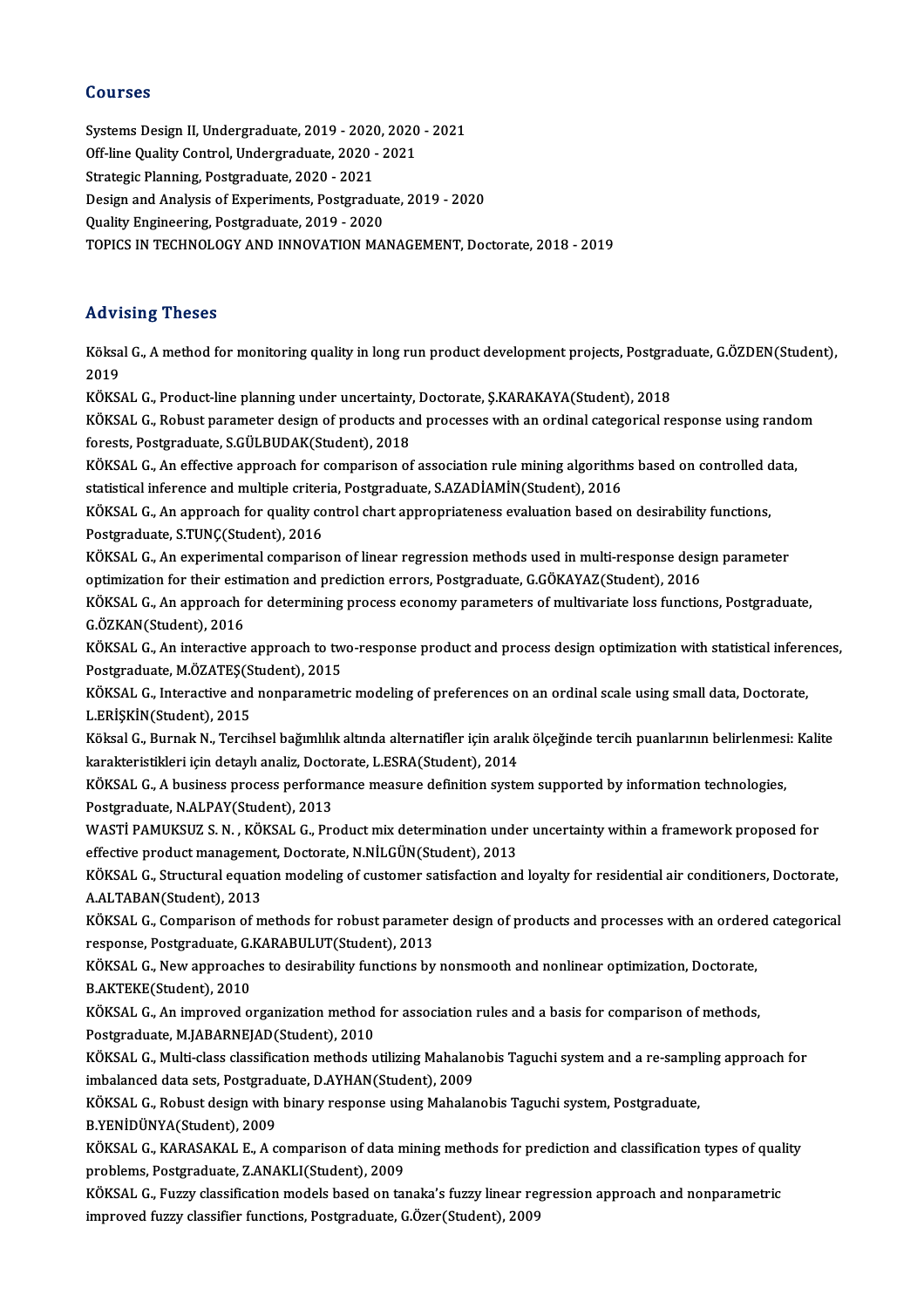KÖKSAL G., Fuzzy regression modeling of defect rates in a metal casting process, Postgraduate, T.KILIÇ(Student), 2009<br>KÖKSAL G., A semperison of same rabust regression techniques, Postgraduate, F.AVCI(Student), 2009, KÖKSAL G., Fuzzy regression modeling of defect rates in a metal casting process, Postgraduate, T.KILIÇ<br>KÖKSAL G., A comparison of some robust regression techniques, Postgraduate, E.AVCI(Student), 2009<br>KÖKSAL G., Monitoring KÖKSAL G., Fuzzy regression modeling of defect rates in a metal casting process, Postgraduate, T.KILIÇ(Student), 2009<br>KÖKSAL G., A comparison of some robust regression techniques, Postgraduate, E.AVCI(Student), 2009<br>KÖKSAL

KÖKSAL G., A comparison of some robust regression techniques, Postgraduation C., Monitoring high quality processes: A study of estimation errors<br>weighted moving average schemes, Postgraduate, G.ÖZSAN(Student), 2008<br>WÖKSAL KÖKSAL G., Monitoring high quality processes: A study of estimation errors on the time-between-events exponentially<br>weighted moving average schemes, Postgraduate, G.ÖZSAN(Student), 2008<br>KÖKSAL G., Modeling monthly electric

weigh<br>KÖKS<br>2008<br><sup>KÖKS</sup> KÖKSAL G., Modeling monthly electricity demand in Turkey for 1990-2006, Postgraduate, D.KÜÇÜKBAHAR(Stude:<br>2008<br>KÖKSAL G., Controlling high quality manufacturing processes: A robustness study of the lower-sided TBE EWMA<br>Pro

2008<br>KÖKSAL G., Controlling high quality manufacturing proc<br>procedure, Postgraduate, C.PEHLİVAN(Student), 2008<br>KÖKSAL G. Modeling and analysis of gustamer requirer KÖKSAL G., Controlling high quality manufacturing processes: A robustness study of the lower-sided TBE EWMA<br>procedure, Postgraduate, C.PEHLİVAN(Student), 2008<br>KÖKSAL G., Modeling and analysis of customer requirements from

procedure, Postgraduate, C.PEHLİVAN(Student), 2008<br>KÖKSAL G., Modeling and analysis of customer requirements from a driver's seat, Postgraduate, V.ÇABUK(Student),<br>2008 KÖKSAL G., Modeling and analysis of customer requirements from a driver's seat, Postgraduate, V.ÇABUK(Student),<br>2008<br>BATMAZ İ., KÖKSAL G., A comprehensive review of data mining applications in quality improvement and a cas

2008<br>BATMAZ İ., KÖKSAL G., A comprehensive revie<br>Postgraduate, F.GÜNTÜRKÜN(Student), 2007<br>KÖKSAL G. A linear programming approach te BATMAZ İ., KÖKSAL G., A comprehensive review of data mining applications in quality improvement and a case study,<br>Postgraduate, F.GÜNTÜRKÜN(Student), 2007<br>KÖKSAL G., A linear programming approach to quality improvement pro

Postgraduate, F.GÜNTÜRKÜN(Student), 2007<br>KÖKSAL G., A linear programming approach to quality impro<br>error and rework, Postgraduate, N.ŞARBAK(Student), 2006<br>ILK DAČ Ö. KÖKSAL G. A method for robust design of produ KÖKSAL G., A linear programming approach to quality improvement project and product mix selection under inspectio<br>error and rework, Postgraduate, N.ŞARBAK(Student), 2006<br>İLK DAĞ Ö., KÖKSAL G., A method for robust design of

error and rework, Postgrad<br>İLK DAĞ Ö., KÖKSAL G., A me<br>S.ERDURAL(Student), 2006<br>KÖKSAL G. A linear program iLK DAĞ Ö., KÖKSAL G., A method for robust design of products or processes with categorical response, Postgraduate,<br>S.ERDURAL(Student), 2006<br>KÖKSAL G., A linear programming approach to quaity improvement project and produc

S.ERDURAL(Student), 2006<br>KÖKSAL G., A linear programming approach to quaity impr<br>error and rework, Postgraduate, N.Şarbak(Student), 2006<br>KÖKSAL G. A desision metriy based method for determinin KÖKSAL G., A linear programming approach to quaity improvement project and product mix selection under inspection<br>error and rework, Postgraduate, N.Şarbak(Student), 2006<br>KÖKSAL G., A decision matrix based method for determ

error and rework, Postgraduate, N.Şarbak(Student), 2006<br>KÖKSAL G., A decision matrix based method for determining priorities of<br>with inspection error and rework, Postgraduate, L.ESRA(Student), 2006<br>KÖKSAL G. An synhistion KÖKSAL G., A decision matrix based method for determining priorities of quality improvement projects in m<br>with inspection error and rework, Postgraduate, L.ESRA(Student), 2006<br>KÖKSAL G., An evaluation of the reinsepction d

with inspection error and rework, Postgraduate, L.ESRA(Student), 2006<br>KÖKSAL G., An evaluation of the reinsepction decision policies for software code inspections, Postgraduate,<br>S.Nalbant(Student), 2005

KÖKSAL G., An evaluation of the reinsepction decision policies for software code inspections, Postgraduate,<br>S.Nalbant(Student), 2005<br>KÖKSAL G., Integration of supplier process : supplier segmentation, supplier selection an S.Nalbant(Student), 2005<br>KÖKSAL G., Integration of supplier process : supp<br>company, Postgraduate, Y.Özalp(Student), 2005<br>KÖKSAL G. Integration of supplier processes: Su KÖKSAL G., Integration of supplier process : supplier segmentation, supplier selection and order allocation in a case<br>company, Postgraduate, Y.Özalp(Student), 2005<br>KÖKSAL G., Integration of supplier processes: Supplier seg

company, Postgraduate, Y.Özalp(Student), 2005<br>KÖKSAL G., Integration of supplier processes: Sup<br>company, Postgraduate, Y.ÖZALP(Student), 2005<br>KÖKSAL G. An synlustion of the reinspection deci KÖKSAL G., Integration of supplier processes: Supplier segmentation, supplier selection and order allocation<br>company, Postgraduate, Y.ÖZALP(Student), 2005<br>KÖKSAL G., An evaluation of the reinspection decision policies for

company, Postgraduate, Y.ÖZALP(Student), 2005<br>KÖKSAL G., An evaluation of the reinspection decision policies for software code inspections, Postgraduate,<br>S.NALBANT(Student), 2005

KÖKSAL G., An evaluation of the reinspection decision policies for software code inspections, Postgraduate,<br>S.NALBANT(Student), 2005<br>KÖKSAL G., The Effects of inspection error and rework on quality loss for a nominal-the-b S.NALBANT(Student), 2005<br>KÖKSAL G., The Effects of inspection er<br>Postgraduate, A.Taşeli(Student), 2004<br>KÖKSAL G. The effects of inspection en KÖKSAL G., The Effects of inspection error and rework on quality loss for a nominal-the-best type quality characteristic,<br>Postgraduate, A.Taşeli(Student), 2004<br>KÖKSAL G., The effects of inspection error and rework on quali

Postgraduate, A.Taşeli(Student), 2004<br>KÖKSAL G., The effects of inspection erre<br>Postgraduate, A.TAŞELİ(Student), 2004<br>KÖKSAL G. Gustamar relationskin mana KÖKSAL G., The effects of inspection error and rework on quality loss for a nominal the best type quality characteristic,<br>Postgraduate, A.TAŞELİ(Student), 2004<br>KÖKSAL G., Customer relationship management system design for

Postgraduate, A.TAŞELİ(Student), 2004<br>KÖKSAL G., Customer relationship management system design for METU-Online, Postgraduate, F.ÇETİN(Student), 2003<br>KÖKSAL G., Robust design of lithium extraction from boron clays by using KÖKSAL G., Customer relationship management system design for METU-Online, Postgraduate, F.ÇETİN(Student), 2003<br>KÖKSAL G., Robust design of lithium extraction from boron clays by using statistical design and analysis of ex

KÖKSAL G., Robust design of lithium extraction from boron clays by using statistical design and analysis of experiment<br>Postgraduate, A.BÜYÜKBURÇ(Student), 2003<br>KÖKSAL G., An integrated QFD approach to determine quality imp Postgraduate, A.BÜYÜKBURÇ(Student), 2003<br>KÖKSAL G., An integrated QFD approach to d<br>B.MERTOĞLU(Student), 2003 KÖKSAL G., An integrated QFD approach to determine quality improvement priorities in manufacturing, Postgradu<br>B.MERTOĞLU(Student), 2003<br>KÖKSAL G., Robust design of lithium extraction from boron clays by statistical design

B.MERTOĞLU(Student), 2003<br>KÖKSAL G., Robust design of lithium extracti<br>Postgraduate, A.Büyükburç(Student), 2003<br>KÖKSAL G. A.Study on numbor of samplos n KÖKSAL G., Robust design of lithium extraction from boron clays by statistical design and analysis of experimen<br>Postgraduate, A.Büyükburç(Student), 2003<br>KÖKSAL G., A Study on number of samples needed for application of EWM

Postgraduate, A.Büyükburç(Student), 2003<br>KÖKSAL G., A Study on number of samples needed for application of<br>autocorrelated processes, Postgraduate, B.KANTAR(Student), 2002<br>KÖKSAL G. Develenment and application of sentrel sh KÖKSAL G., A Study on number of samples needed for application of EWMAST and ARMA charts in monitorii<br>autocorrelated processes, Postgraduate, B.KANTAR(Student), 2002<br>KÖKSAL G., Development and application of control charts

autocorrelated processes, Postgraduate, B.KANTAR(Student), 2002<br>KÖKSAL G., Development and application of control charts for an aircraft wing tip point production process, Postgraduate, G.SAHİNSEV(Student), 2002

KÖKSAL G., Development and aplication of control charts for an aircraft wing tip part production process., Postgraduate,<br>G.Sahinsev(Student), 2002 KÖKSAL G., Development and aplication of control charts for an aircraft wing tip part production process., Pe<br>G.Şahinsev(Student), 2002<br>KÖKSAL G., A study on number of samples needed for application of ewmast and arma char

G.\$ahinsev(Student), 2002<br>KÖKSAL G., A study on number of samples needed for application of<br>autocorrelated processes /, Postgraduate, B.Kantar(Student), 2002<br>KÖKSAL G. A Modified theory of senstraints approach to determine KÖKSAL G., A study on number of samples needed for application of ewmast and arma charts in monitoring<br>autocorrelated processes /, Postgraduate, B.Kantar(Student), 2002<br>KÖKSAL G., A Modified theory of constraints approach

autocorrelated processes /, Postgraduate, U.KAAN(Student), 2001<br>Postgraduate, U.KAAN(Student), 2001<br>Postgraduate, U.KAAN(Student), 2001 KÖKSAL G., A Modified theory of constraints approach to determine quality improvement priorites in manufac<br>Postgraduate, U.KAAN(Student), 2001<br>KÖKSAL G., Development and application of Q-charts for multivariate statistical

Postgraduate, U.KAAN(Student), 2001<br>KÖKSAL G., Development and application of Q-charts for multivariate statistical process control, Postgraduate,<br>O.IŞIK(Student), 2001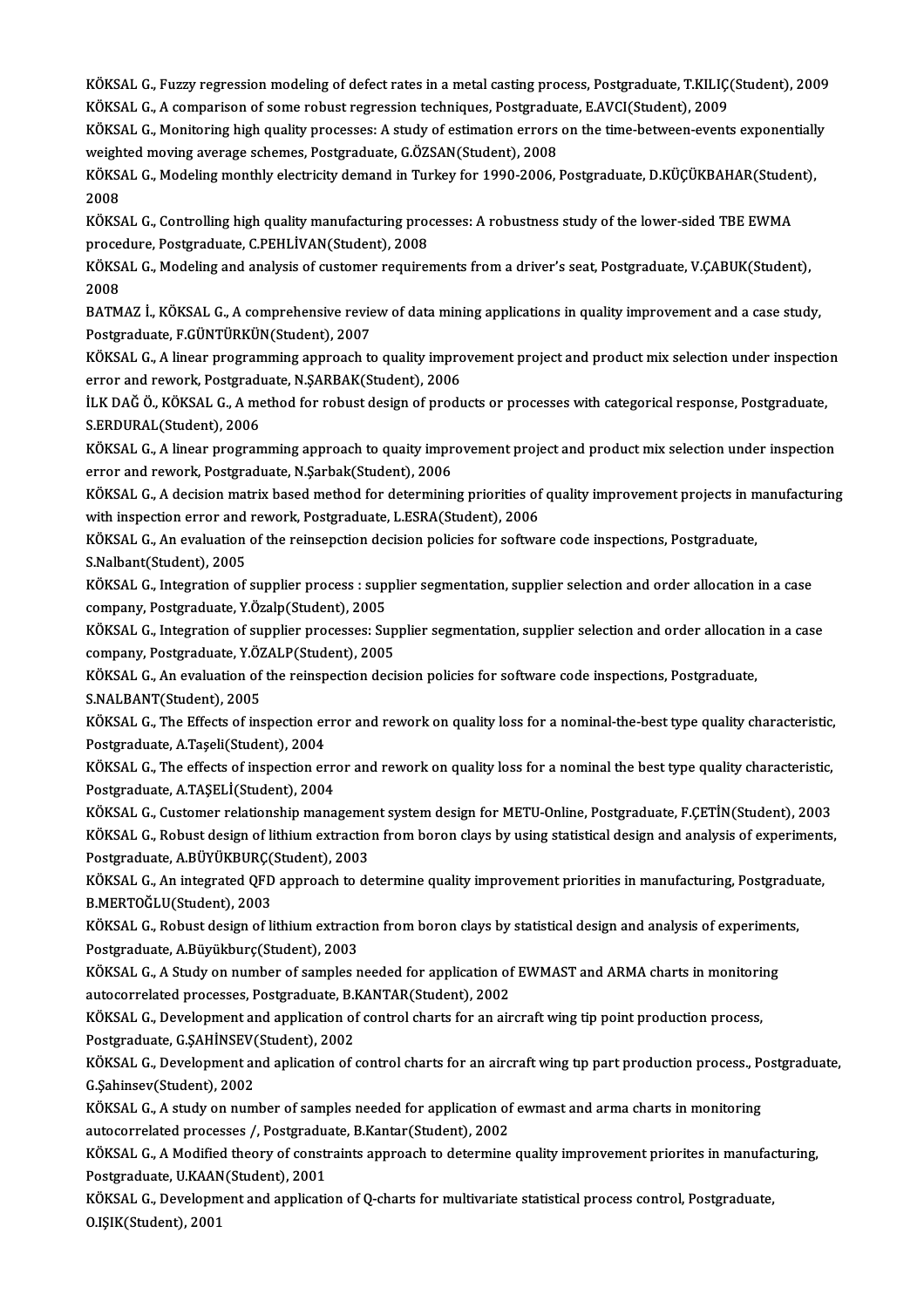KÖKSAL G., A modified theory of constraints approach to determine quality improvement priorities in manufacturing,<br>Pestsreduate U.Kear(Student), 2001 KÖKSAL G., A modified theory of const<br>Postgraduate, U.Kaan(Student), 2001<br>KÖKSAL G. A Model and its annlisation KÖKSAL G., A modified theory of constraints approach to determine quality improvement priorities in manufactur<br>Postgraduate, U.Kaan(Student), 2001<br>KÖKSAL G., A Model and its application for efficiency measurement of depart

Postgraduate, U.Kaan(Student), 2001<br>KÖKSAL G., A Model and its application for efficiency measurement of departments within an engineering faculty,<br>Postgraduate, B.NALÇACI(Student), 2001 KÖKSAL G., A Model and its application for efficiency measurement of departments within an engineering faculty,<br>Postgraduate, B.NALÇACI(Student), 2001<br>KÖKSAL G., A Study of the student placement system for the higher educa

Ö.YAZLALI(Student),2001 KÖKSAL G., A Study of the student placement system for the higher education institutions in Turkey, Postgraduate.<br>Ö.YAZLALI(Student), 2001<br>KÖKSAL G., An Expert system for quality control charts selection, Postgraduate, N.M

KÖKSAL G., Quality information system design for performance appraisal of a self-directed team in a private hospital,<br>Postgraduate, E.ELMASYAZAR(Student), 1997 KÖKSAL G., An Expert system for quality control charts selection, Postgraduate, N.MALAK(Student), 1999 KÖKSAL G., Quality information system design for performance appraisal of a self-directed team in a private hosp<br>Postgraduate, E.ELMASYAZAR(Student), 1997<br>KÖKSAL G., Analysis of industrial engineering education stakeholder

Postgraduate, E.ELMASYAZAR(Student), 1997<br>KÖKSAL G., Analysis of industrial engineering education stakeholder require<br>education design requirements., Postgraduate, A.EĞİTMAN(Student), 1997<br>KÖKSAL G. A. model for porformanc KÖKSAL G., Analysis of industrial engineering education stakeholder requirements and their deployment to main<br>education design requirements., Postgraduate, A.EĞİTMAN(Student), 1997<br>KÖKSAL G., A model for performance measur

education design requirements., Postgraduate, A.EĞİTMAN(Student), 1997<br>KÖKSAL G., A model for performance measurement of total quality teams and an application in a private hospital.,<br>Postgraduate, M.Cem(Student), 1997 KÖKSAL G., A model for performance measurement of total quality teams and an application in a private hospital.,<br>Postgraduate, M.Cem(Student), 1997<br>ÖZDEMİREL N. E. , KÖKSAL G., A Conceptual model for quality information sy

Fostgraduate, M.Cem(Student), 1997<br>ÖZDEMİREL N. E. , KÖKSAL G., A Conceptual model for (<br>for a hospital, Postgraduate, E.Tümgüç(Student), 1997<br>KÖKSAL G. A Methed for finding final weights of guster ÖZDEMİREL N. E. , KÖKSAL G., A Conceptual model for quality information system and a policy deployment framework<br>for a hospital, Postgraduate, E.Tümgüç(Student), 1997<br>KÖKSAL G., A Method for finding final weights of custom

for a hospital, Postgraduate, E.Tümgüç(Student), 1997<br>KÖKSAL G., A Method for finding final weights of customer requirements in quality function deployment, Postgraduate, ÖAYLİN(Student), 1996

KÖKSAL G., Noise simulation through design of experiments in a noisy laboratory, Postgraduate, T.GÜLERYÜZ(Student),<br>1995

## Articles Published in Journals That Entered SCI, SSCI and AHCI Indexes rticles Published in Journals That Enter<br>I. Product-line planning under uncertainty<br>Karakaya S. Käksal C

Karakaya Ş., Köksal G.<br>Karakaya Ş., Köksal G.<br>Gemputers and Opera Product-line planning under uncertainty<br>Karakaya Ş., Köksal G.<br>Computers and Operations Research, vol.138, 2022 (Journal Indexed in SCI)<br>AN APPROACH FOR DETERMINING THE COST MATRIX OF MILLTIVAR Karakaya Ş., Köksal G.<br>Computers and Operations Research, vol.138, 2022 (Journal Indexed in SCI)<br>II. AN APPROACH FOR DETERMINING THE COST MATRIX OF MULTIVARIATE QUALITY LOSS FUNCTION<br>Delgun J. E., Frickin J., Ögkan G., Kök Computers and Operations Research, vol.1<br>AN APPROACH FOR DETERMINING TH<br>Dolgun L. E. , Erişkin L., Özkan G., Köksal G.<br>International Journal Of Industrial Enginee AN APPROACH FOR DETERMINING THE COST MATRIX OF MULTIVARIATE QUALITY LOSS FUNCTION<br>Dolgun L. E. , Erişkin L., Özkan G., Köksal G.<br>International Journal Of Industrial Engineering-Theory Applications And Practice, vol.27, no. Dolgun L. E. , Erişkin L., Özkan G., Kö<br>International Journal Of Industrial I<br>(Journal Indexed in SCI Expanded)<br>A mathod for robust dosism of S International Journal Of Industrial Engineering-Theory Applications And Practice, vol.27, no<br>(Journal Indexed in SCI Expanded)<br>III. A method for robust design of products or processes with categorical response<br>Frieldin L. (Journal Indexed in SCI Expanded)<br>A method for robust design of<br>Erişkin L., Dolgun L. E. , KÖKSAL G.<br>Quality Engineering val 33, no 3, nu A method for robust design of products or processes with categori<br>Erişkin L., Dolgun L. E. , KÖKSAL G.<br>Quality Engineering, vol.33, no.3, pp.474-486, 2021 (Journal Indexed in SCI)<br>Conoralized desirability functions: a stru Erişkin L., Dolgun L. E. , KÖKSAL G.<br>Quality Engineering, vol.33, no.3, pp.474-486, 2021 (Journal Indexed in SCI)<br>IV. Generalized desirability functions: a structural and topological analysis of desirability functions<br>Akte Quality Engineering, vol.33, no.3, pp.474-486, 2021 (Journal Indexed in SCI) Generalized desirability functions: a structural and topo<br>Akteke-Öztürk B., Weber G., Köksal G.<br>Optimization, vol.69, pp.115-130, 2020 (Journal Indexed in SCI)<br>Nonconyay optimization of desirability functions Akteke-Öztürk B., Weber G., Köksal G.<br>Optimization, vol.69, pp.115-130, 2020 (Journal Indexed<br>V. Nonconvex optimization of desirability functions<br>Akteke Orturk B. Köksal G. Weber G. W. Optimization, vol.69, pp.115-130, 2020 ()<br>Nonconvex optimization of desirabi<br>Akteke-Ozturk B., Köksal G., Weber G. W.<br>QUALITY ENCINEERING, vol.30, pp.393-3 Nonconvex optimization of desirability functions<br>Akteke-Ozturk B., Köksal G., Weber G. W.<br>QUALITY ENGINEERING, vol.30, pp.293-310, 2018 (Journal Indexed in SCI)<br>Effective use of quality function deployment and Kansel engin Akteke-Ozturk B., Köksal G., Weber G. W.<br>QUALITY ENGINEERING, vol.30, pp.293-310, 2018 (Journal Indexed in SCI)<br>VI. Effective use of quality function deployment and Kansei engineering for product planning with QUALITY ENGINEERING, vol.30, pp.293-310, 2018 (Journal I<br>Effective use of quality function deployment and Kan<br>sensory customer requirements: A plain yogurt case<br>Pelgun L. E. Kelgel C sensory customer requirements: A plain yogurt case<br>Dolgun L. E., Koksal G. QUALITY ENGINEERING, vol.30, pp.569-582, 2018 (Journal Indexed in SCI) Dolgun L. E., Koksal G.<br>QUALITY ENGINEERING, vol.30, pp.569-582, 2018 (Journal Indexed in SCI)<br>VII. Optimization of generalized desirability functions under model uncertainty<br>Alteke Otturk B. Weben G. Kölsel G. QUALITY ENGINEERING, vol.30, pp.56<br>Optimization of generalized desir<br>Akteke-Ozturk B., Weber G., Köksal G.<br>OPTIMIZATION vol.66 np.3157.3160 Optimization of generalized desirability functions under mod<br>Akteke-Ozturk B., Weber G., Köksal G.<br>OPTIMIZATION, vol.66, pp.2157-2169, 2017 (Journal Indexed in SCI)<br>Interactive and nonneremetrie modeling of nreferences on Akteke-Ozturk B., Weber G., Köksal G.<br>OPTIMIZATION, vol.66, pp.2157-2169, 2017 (Journal Indexed in SCI)<br>VIII. Interactive and nonparametric modeling of preferences on an ordinal scale using small data OPTIMIZATION, vol.<br>Interactive and no<br>Erişkin L., Köksal G.<br>EYBERT SYSTEMS M Interactive and nonparametric modeling of preferences on an ordinal scale usin<br>Erişkin L., Köksal G.<br>EXPERT SYSTEMS WITH APPLICATIONS, vol.65, pp.345-360, 2016 (Journal Indexed in SCI)<br>The effect of inepection error on qua Erişkin L., Köksal G.<br>EXPERT SYSTEMS WITH APPLICATIONS, vol.65, pp.345-360, 2016 (Journal Indexed in SCI)<br>IX. The effect of inspection error on quality and producer losses: the case of nominal-the-best type<br>quality charact EXPERT SYSTEMS WITH APPLICATIOI<br>The effect of inspection error on<br>quality characteristic and rework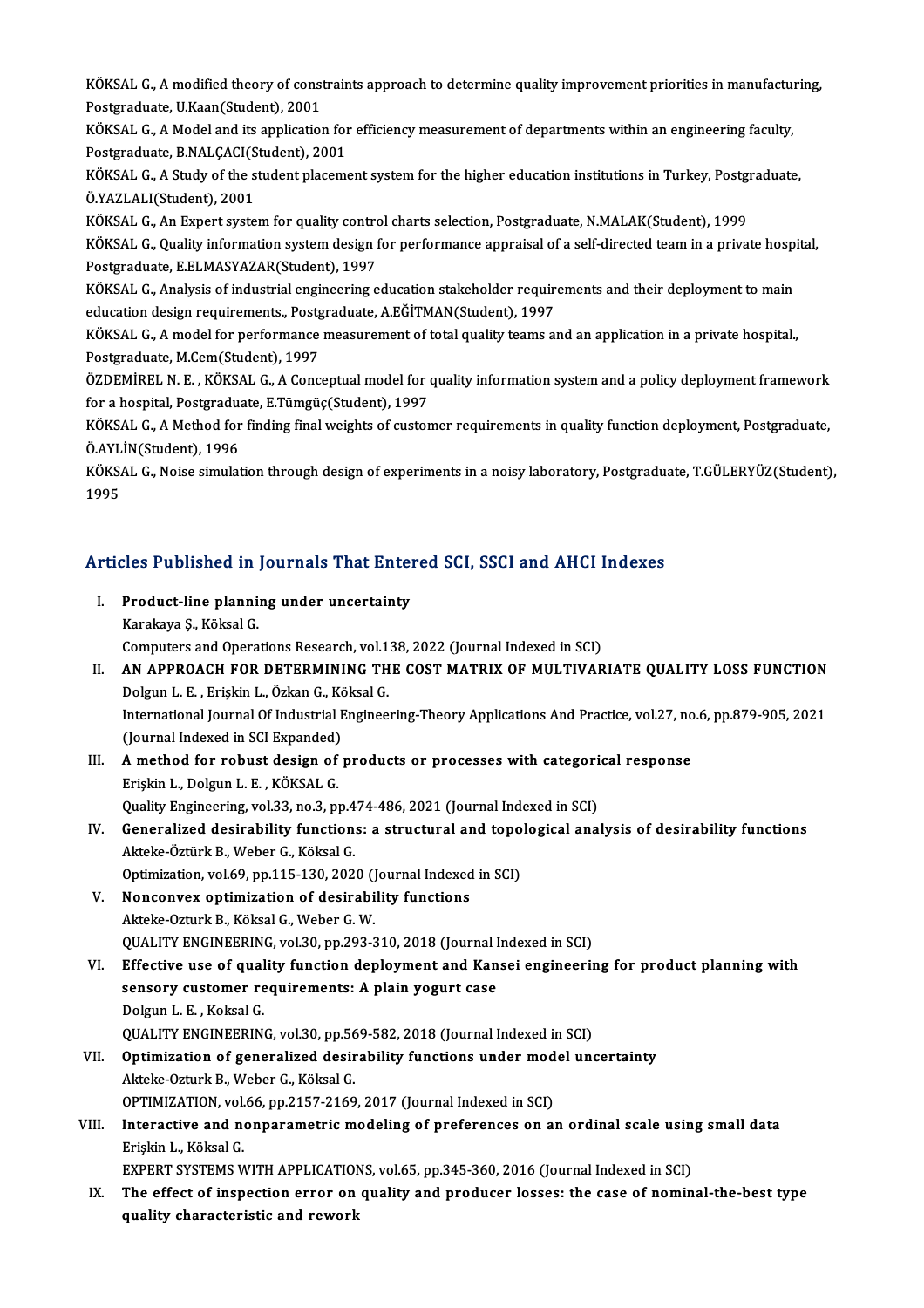KoksalG.,TaseliA.,DolgunL.E. ,Batmaz İ.

Koksal G., Taseli A., Dolgun L. E. , Batmaz İ.<br>EUROPEAN JOURNAL OF INDUSTRIAL ENGINEERING, vol.7, pp.497-528, 2013 (Journal Indexed in SCI)<br>CMARS: a new sentribution to nenneremetris respecsion with multivariate adentive n X. CMARS: a new contribution to nonparametric regression with multivariate adaptive regression splines supported by continuous optimization EUROPEAN JOURNAL OF INDUSTRIAL ENGINEERING<br>CMARS: a new contribution to nonparametric is<br>plines supported by continuous optimization<br>Weber C. Betwer L. Kälsel C. Teylar B. Verlileus Op Weber G., Batmaz I., Köksal G., Taylan P., Yerlikaya-Ozkurt F. INVERSE PROBLEMS IN SCIENCE AND ENGINEERING, vol.20, pp.371-400, 2012 (Journal Indexed in SCI) Weber G., Batmaz I., Köksal G., Taylan P., Yerlikaya-Ozkurt F.<br>INVERSE PROBLEMS IN SCIENCE AND ENGINEERING, vol.20, pp.371-400, 2012 (Journal Indexed in S<br>XI. A review of data mining applications for quality improvement in INVERSE PROBLEMS IN SCIENC<br>A review of data mining app<br>Köksal G., Batmaz İ., Testik M. C.<br>EYBERT SYSTEMS WITH APPLIC A review of data mining applications for quality improvement in manufacturing indus<br>Köksal G., Batmaz İ., Testik M. C.<br>EXPERT SYSTEMS WITH APPLICATIONS, vol.38, pp.13448-13467, 2011 (Journal Indexed in SCI)<br>Classification Köksal G., Batmaz İ., Testik M. C.<br>EXPERT SYSTEMS WITH APPLICATIONS, vol.38, pp.13448-13467, 2011 (Journal Indexed in SCI)<br>XII. Classification models based on Tanaka's fuzzy linear regression approach: The case of cust EXPERT SYSTEMS WITH<br>Classification modeling<br>satisfaction modeling<br>sizzer i.c. vöysal c. P Classification models based on Tanaka's fuzzy lir<br>satisfaction modeling<br>ŞİKKELİ G., KÖKSAL G., BATMAZ İ., TÜRKER BAYRAK Ö.<br>Journal of Intelligent and Eugeu Systems vel 31, no 5, nu satisfaction modeling<br>ŞİKKELİ G., KÖKSAL G., BATMAZ İ., TÜRKER BAYRAK Ö.<br>Journal of Intelligent and Fuzzy Systems, vol.21, no.5, pp.341-351, 2010 (Journal Indexed in SCI Expanded) SİKKELİ G., KÖKSAL G., BATMAZ İ., TÜRKER BAYRAK Ö.<br>Journal of Intelligent and Fuzzy Systems, vol.21, no.5, pp.341-351, 2010 (Journal Indexed in SCI Expanded)<br>XIII. Determination of optimal product styles by ordinal log kitchen faucets<br>Demirtas E. A. , ANAGÜN A. S. , KÖKSAL G. Determination of optimal product sty<br>kitchen faucets<br>Demirtas E. A. , ANAGÜN A. S. , KÖKSAL G.<br>INTERNATIONAL JOURNAL OF INDUSTRI INTERNATIONAL JOURNALOF INDUSTRIAL ERGONOMICS,vol.39,no.5,pp.866-875,2009 (Journal Indexed inSCI) Demirtas E. A. , ANAGÜN A. S. , KÖKSAL G.<br>INTERNATIONAL JOURNAL OF INDUSTRIAL ERGONOMICS, vol.39, no.5, pp.866-875, 2009 (Journal Indexed in SCI)<br>XIV. The effect of Phase I sample size on the run length performance of INTEI<br>The e<br>data The effect of Phase I sample size on<br>data<br>Köksal G., Kantar B., Ula T. A. , Testik M. C.<br>JOUPMAL OF APPLIED STATISTICS vol 35 data<br>Köksal G., Kantar B., Ula T. A. , Testik M. C.<br>JOURNAL OF APPLIED STATISTICS, vol.35, pp.67-87, 2008 (Journal Indexed in SCI)<br>Extraction of lithium from boron clave by using natural and waste materi Köksal G., Kantar B., Ula T. A. , Testik M. C.<br>JOURNAL OF APPLIED STATISTICS, vol.35, pp.67-87, 2008 (Journal Indexed in SCI)<br>XV. Extraction of lithium from boron clays by using natural and waste materials and statistical **JOURNAL OF APPLIED STATIS<br>Extraction of lithium from<br>to achieve cost reduction**<br>Purukbure A. Marasliaklu D Buyukburc A., Marasliolglu D., Bilici M., Koksal G. MINERALS ENGINEERING, vol.19, pp.515-517, 2006 (Journal Indexed in SCI) Buyukburc A., Marasliolglu D., Bilici M., Koksal G.<br>MINERALS ENGINEERING, vol.19, pp.515-517, 2006 (Journal Indexed in SCI)<br>XVI. The relative efficiency of departments at a Turkish engineering college: A data envelopme MINERALS ENGINE<br>The relative effici<br>Koksal G., Nalcaci B.<br>HICHED EDUCATION The relative efficiency of departments at a Turkish engineering colleg<br>Koksal G., Nalcaci B.<br>HIGHER EDUCATION, vol.51, no.2, pp.173-189, 2006 (Journal Indexed in SSCI)<br>An attemnt to minimize the sest of extresting lithium Koksal G., Nalcaci B.<br>HIGHER EDUCATION, vol.51, no.2, pp.173-189, 2006 (Journal Indexed in SSCI)<br>XVII. An attempt to minimize the cost of extracting lithium from boron clays through robust process HIGHER<br><mark>An atte</mark><br>design<br><sup>Rumleb</sup>i An attempt to minimi<br>design<br>Buyukburc A., Koksal G.<br>CLAYS AND CLAY MINE design<br>Buyukburc A., Koksal G.<br>CLAYS AND CLAY MINERALS, vol.53, no.3, pp.301-309, 2005 (Journal Indexed in SCI) Buyukburc A., Koksal G.<br>CLAYS AND CLAY MINERALS, vol.53, no.3, pp.301-309, 2005 (Journal Indexed in<br>XVIII. A team performance measurement model for continuous improvement CLAYS AND CLAY MINERALS, vo<br>A team performance measur<br>Cicek M., Koksal G., Ozdemirel N.<br>TOTAL OUALITY MANACEMENT A team performance measurement model for continuous improvement<br>Cicek M., Koksal G., Ozdemirel N.<br>TOTAL QUALITY MANAGEMENT & BUSINESS EXCELLENCE, vol.16, no.3, pp.331-349, 2005 (Journal Indexed in<br>SSCD Cicek<br>TOTAI<br>SSCI)<br>Selec TOTAL QUALITY MANAGEMENT & BUSINESS EXCELLENCE, vol.16, no.3, pp.331-349, 2005 (Journal Indexed in<br>SSCI)<br>XIX. Selecting quality improvement projects and product mix together in manufacturing: an improvement<br>of a theory of SSCI)<br>Selecting quality improvement projects and product mix together in mar<br>of a theory of constraints-based approach by incorporating quality loss<br>Koksel C Selecting<br>of a theo<br>Koksal G.<br>INTERNA of a theory of constraints-based approach by incorporating quality loss<br>Koksal G.<br>INTERNATIONAL JOURNAL OF PRODUCTION RESEARCH, vol.42, no.23, pp.5009-5029, 2004 (Journal Indexed in<br>SCD Koks<br>INTE<br>SCI)<br>An a INTERNATIONAL JOURNAL OF PRODUCTION RESEARCH, vol.42, no.23, pp.5009-5029, 2004 (Journal Indexed<br>SCI)<br>XX. An academic performance measurement system and its impact on quality of engineering faculty<br>work at middle east tech SCI)<br>An academic performance measurement<br>work at middle east technical university<br>Üghiž V. KÖKSAL C An academic perf<br>work at middle ea<br>Üçtuğ Y., KÖKSAL G.<br>Assessment and Eva work at middle east technical university<br>Üçtuğ Y., KÖKSAL G.<br>Assessment and Evaluation in Higher Education, vol.28, no.3, pp.251-262, 2003 (Journal Indexed in SCI Expanded) XXI. Statistical tolerancing using designed experiments in a noisy environment KoksalG.,FathiY. Statistical tolerancing using designed experiments in a noisy environment<br>Koksal G., Fathi Y.<br>COMPUTERS & INDUSTRIAL ENGINEERING, vol.44, pp.515-526, 2003 (Journal Indexed in SCI)<br>Planning and design of industrial engineer Koksal G., Fathi Y.<br>COMPUTERS & INDUSTRIAL ENGINEERING, vol.44, pp.515-526, 2003 (Jo<br>XXII. Planning and design of industrial engineering education quality<br>Koksal G. Esitman A. COMPUTERS & INDU:<br>Planning and desig<br>Koksal G., Egitman A.<br>COMPUTERS & INDU: Planning and design of industrial engineering education quality<br>Koksal G., Egitman A.<br>COMPUTERS & INDUSTRIAL ENGINEERING, vol.35, pp.639-642, 1998 (Journal Indexed in SCI)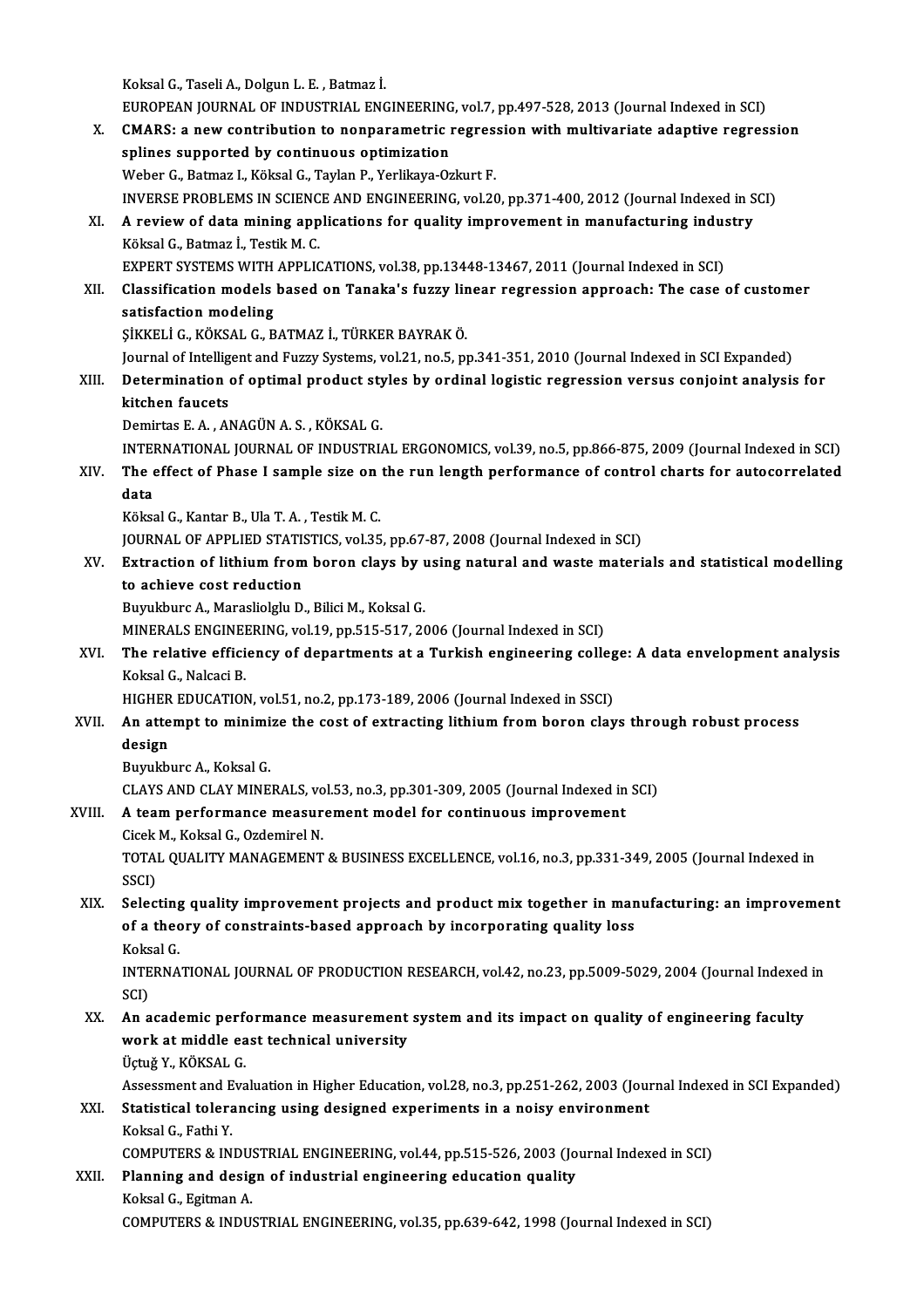XXIII. Design of economical noise array experiments for a partially controlled simulation environment<br>Keksel G. Fathi V. **Design of econo**<br>Koksal G., Fathi Y.<br>COMPUTERS & IN Design of economical noise array experiments for a partially controlled simulation<br>Koksal G., Fathi Y.<br>COMPUTERS & INDUSTRIAL ENGINEERING, vol.35, pp.555-558, 1998 (Journal Indexed in SCI)

- Koksal G., Fathi Y.<br>COMPUTERS & INDUSTRIAL ENGINEERING, vol.35, pp.555-558, 1998 (Journal Indexed in SCI)<br>XXIV. A case study in off-line quality control: characterization and optimization of batch dyeing process COMPUTERS & INDUSTRIAL ENGINEERING, vol.35, pp.555-558, 1998 (Journal Indexed in SCI)<br>A case study in off-line quality control: characterization and optimization of batch<br>design<br>Koksal G., Smith W., Fathi Y., Lu J., McGreg A case study in off-line quality control: cl<br>design<br>Koksal G., Smith W., Fathi Y., Lu J., McGregor R.<br>INTERNATIONAL JOURNAL OF TECHNOLOCY N
- design<br>Koksal G., Smith W., Fathi Y., Lu J., McGregor R.<br>INTERNATIONAL JOURNAL OF TECHNOLOGY MANAGEMENT, vol.16, pp.358-382, 1998 (Journal Indexed in SCI)<br>Computer aided planning and design of manufacturing simulation expe Koksal G., Smith W., Fathi Y., Lu J., McGregor R.<br>INTERNATIONAL JOURNAL OF TECHNOLOGY MANAGEMENT, vol.16, pp.358-382, 1998 (Journalis XXV.<br>Computer-aided planning and design of manufacturing simulation experiments<br>Ordemire INTERNATIONAL JOURNAL OF TE<br>Computer-aided planning and<br>Ozdemirel N., Yurttas G., Koksal G.<br>SIMIJLATION, vol.67, no.3, nn.171.
- Computer-aided planning and design of manufacturing simula<br>Ozdemirel N., Yurttas G., Koksal G.<br>SIMULATION, vol.67, no.3, pp.171-191, 1996 (Journal Indexed in SCI)<br>A system analysis of taytile aperations Ozdemirel N., Yurttas G., Koksal G.<br>SIMULATION, vol.67, no.3, pp.171-191, 1996<br>XXVI. A system analysis of textile operations<br>Velgal G. Smith W. Smith G.
- SIMULATION, vol.67, no.3, p<br>A system analysis of text<br>Koksal G., Smith W., Smith C.<br>Textile Chemist and Colenist A system analysis of textile operations<br>Koksal G., Smith W., Smith C.<br>Textile Chemist and Colorist, vol.24, no.10, 1992 (Journal Indexed in SCI)

## Articles Published in Other Journals

- I. Dijital dönüşümmühendisliği nasıl dönüştürüyor? nes 1 d.s.<br>Dijital dör<br>KÖKSAL G.<br>Utisat ve T KÖKSAL G.<br>İktisat ve Toplum Dergisi, vol.11, no.126, pp.59-61, 2021 (Other Refereed National Journals) KÖKSAL G.<br>Iktisat ve Toplum Dergisi, vol.11, no.126, pp.59-61, 2021 (Other Refereed National Journals)<br>II. Representing preferences by choquet integral: Guidelines to specify the capacity type<br>Delgun J. E. Burnak N. Köksal
- Iktisat ve Toplum Dergisi, vol.11, n<br>Representing preferences by (<br>Dolgun L. E. , Burnak N., Köksal G.<br>Docision Scionce Letters vol.9, nn Representing preferences by choquet integral: Guidelines to specify the capacity<br>Dolgun L. E. , Burnak N., Köksal G.<br>Decision Science Letters, vol.9, pp.387-408, 2020 (Refereed Journals of Other Institutions)<br>A Now Appreac Dolgun L. E. , Burnak N., Köksal G.<br>Decision Science Letters, vol.9, pp.387-408, 2020 (Refereed Journals of Other Institutions)<br>III. A New Approach For Healthcare Service Quality By Servqual Based House Of Quality<br>Alter Do
- Decision Science Letters, vol<br>**A New Approach For He:**<br>Aktar Demirtaş E., Köksal G.<br>Verimlilik Dergisi, vol 2. nn 2 A New Approach For Healthcare Service Quality By Servqual Based<br>Aktar Demirtaş E., Köksal G.<br>Verimlilik Dergisi, vol.2, pp.29-52, 2018 (Other Refereed National Journals)<br>Ev klimalarında müstari mompuniyat ve marka sadakati

## Aktar Demirtaş E., Köksal G.<br>Verimlilik Dergisi, vol.2, pp.29-52, 2018 (Other Refereed National Journals)<br>IV. Ev klimalarında müşteri memnuniyet ve marka sadakatini etkileyen faktörler<br>Altaban A. Köksal G. Verimlilik Dergisi, vol.2, pp.29-52, 2018 (Other Refereed National Journals)<br>**Ev klimalarında müşteri memnuniyet ve marka sadakatini etkileyer**<br>Altaban A., Köksal G.<br>Tesisat, no.238, pp.56-58, 2015 (Other Refereed National Ev klimalarında müşteri memnuniyet ve marka sadakatini et<br>Altaban A., Köksal G.<br>Tesisat, no.238, pp.56-58, 2015 (Other Refereed National Journals)<br>Büzgâr Cüçü Ünetimi için Tohmin ve Teklif Sistemi Teserumı

- V. Rüzgâr Gücü Üretimi için Tahmin ve Teklif Sistemi Tasarımı Aksoy S.A. ,EryiğitE.,HashimovaN., İşbilirM.,Avşar Z.M. ,KöksalG.,TerciyanlıE. Endüstri Mühendisliği Dergisi, vol.24, no.3, pp.4-15, 2013 (Other Refereed National Journals)
- VI. Türkiye İklimBölgelerinin Hiyerarşik Kümeleme Yöntemi ile Belirlenmesi KartalE., İyigünC.,FahmiM.F. ,YozgatlıgilC.,PurutçuoğluGaziV.,Batmaz İ.,KöksalG.,TurkesM. Türkiye İklim Bölgelerinin Hiyerarşik Kümeleme Yöntemi ile Belirlenmesi<br>Kartal E., İyigün C., Fahmi M. F. , Yozgatlıgil C., Purutçuoğlu Gazi V., Batmaz İ., Köksal G., Turke<br>İSTATİSTİK ARAŞTIRMA DERGİSİ, vol.8, pp.13-25, 20
- VII. Investment Planning in Base Stations<br>Kaya O., Kendirci S., Kılcıoğlu Ç., Okay B., Özüretmen C., İyigün C., Kayalıgil S., Köksal G. İSTATİSTİK ARAŞTIRMA DERGİSİ, vol.8, pp.13-25, 2011 (Other Refereed National Jou:<br>Investment Planning in Base Stations<br>Kaya O., Kendirci S., Kılcıoğlu Ç., Okay B., Özüretmen C., İyigün C., Kayalıgil S., Köksal G.<br>Endüstri Endüstri Mühendisliği, vol.21, no.3, pp.2-24, 2010 (Other Refereed National Journals) Kaya O., Kendirci S., Kılcıoğlu Ç., Okay B., Özüretmen C., İyigün C., Kayalıgil S., Köksal G.<br>Endüstri Mühendisliği, vol.21, no.3, pp.2-24, 2010 (Other Refereed National Journals)<br>VIII. The usage of data mining techniques
- Endüstri Mühendisliği, vol.21, no.3, pp.2-24, 20<br>The usage of data mining techniques for<br>Köksal G., Batmaz İ., Testik M. C. , Güntürkün F.<br>Verimlilik Dergisi, vol.2010, no.2, nn.47,65, 201 The usage of data mining techniques for quality improvement in manufactu<br>Köksal G., Batmaz İ., Testik M. C. , Güntürkün F.<br>Verimlilik Dergisi, vol.2010, no.2, pp.47-65, 2010 (Other Refereed National Journals)<br>Annligation o Verimlilik Dergisi, vol.2010, no.2, pp.47-65, 2010 (Other Refereed National Journals)
- Köksal G., Batmaz İ., Testik M. C. , Güntürkün F.<br>Verimlilik Dergisi, vol.2010, no.2, pp.47-65, 2010 (Other Refereed IX.<br>**Application of Robust Design on Airplane Floor Beam**<br>Celik A., Günes T., Kayhan M., Tanbası U., Köks Endüstri Mühendisliği, vol.12, no.3, pp.18-31, 2001 (Other Refereed National Journals)

## Books&Book Chapters

ooks & Book Chapters<br>I. Vision and Strategic Planning of University Governance: The Case of Middle East Technical<br>University University<br>University<br>VÖVSAL C Vision and Strategi<br>University<br>KÖKSAL G., İlkuçan A.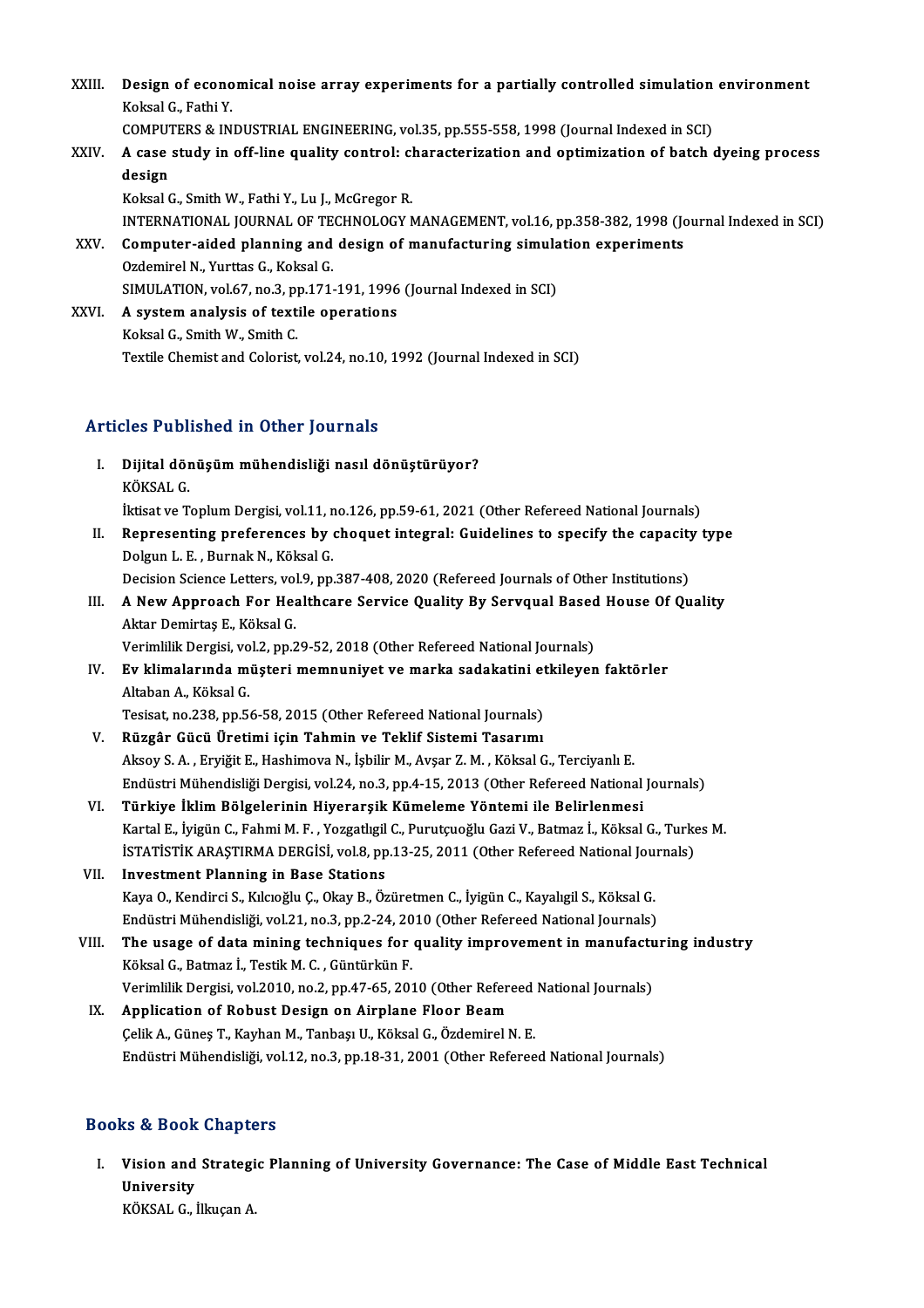in: University Governance and Academic Leadership in the EU and China, C. Zhu, M. Zayim Kutay, Editor, IGI Global,<br>Pennsylvania, pp.164,192,2019 in: University Governance and Ac<br>Pennsylvania, pp.164-182, 2019

# rennsylvania, pp.164-182, 2019<br>Refereed Congress / Symposium Publications in Proceedings

- efereed Congress / Symposium Publications in Proceedi<br>I. Multivariate quality loss function cost parameter estimation<br>Köksel C. Friskin L. Delsun L. E I. Multivariate quality loss function cost parameter estimation The 22nd Conference of the International Federation of Operational Research Societies, Seoul, South Korea, 23 -<br>27 August 2021, pp.29-30 Köksal G., Erişkin L., Dolgun L. E.
- II. A new method for design parameter optimization with a categorical response ErdoğanP.,KöksalG.,DolgunL.E. 40.YöneylemAraştırmasıveEndüstriMühendisliğiKongresi, İstanbul,Turkey,4 -07 July2021,pp.75

## III. An Approach for Monitoring of Long-Run Product Development Projects for Quality Dolgun L.E., Köksal G.

4th International Conference of Quality Engineering and Management, Braga, Portugal, 21 - 22 September 2020

Dolgun L. E. , Köksal G.<br>102 4th International Conference of Quality Engineering and Management, Braga, Portugal, 21 - 22 September<br>102 IV. Interactive Two Response Design Parameter Optimization Considering Prediction Erro 4th International Confer<br>Interactive Two Resp<br>Specification Region<br>Öretes Cürbür M. Költa Interactive Two Response Design Pa<br>Specification Region<br>Özateş Gürbüz M., Köksal G., Köksalan M.<br>INFORMS Annual Meeting Weebington J. Specification Region<br>Özateş Gürbüz M., Köksal G., Köksalan M.<br>INFORMS Annual Meeting, Washington, United States Of America, 20 - 23 October 2019, pp.113<br>Gürbüz Ürün Tasarımında Madel Barametre Belirsizliği Altında Bir Aday

- Özateş Gürbüz M., Köksal G., Köksalan M.<br>INFORMS Annual Meeting, Washington, United States Of America, 20 23 October 2019, pp.113<br>V. Gürbüz Ürün Tasarımında Model Parametre Belirsizliği Altında Bir Aday Çözümün Değer INFORMS Annual Meeting, Washington, U<br>Gürbüz Ürün Tasarımında Model Paı<br>Özateş Gürbüz M., Köksal G., Köksalan M.<br>20. Vänevlem Arastırması ve Endüstri Mi Gürbüz Ürün Tasarımında Model Parametre Belirsizliği Altında Bir Aday Çözümün Değerlendirilmes<br>Özateş Gürbüz M., Köksal G., Köksalan M.<br>39. Yöneylem Araştırması ve Endüstri Mühendisliği Ulusal Kongresi, Ankara, Turkey, 12
- Özateş Gürbüz M., Köksal G., Köksalan M.<br>39. Yöneylem Araştırması ve Endüstri Mühendisliği Ulusal Kongresi, Ankara, Turkey, 12 14 June 2019<br>VI. Hoshin Kanri Approach for Strategic Planning, Deployment and Evaluation 39. Yöneylem Araştı<br>Hoshin Kanri App<br>Köksal G., İlkuçan A.<br>2018 International (

Köksal G., İlkuçan A.<br>2018 International Conference on Quality in Higher Education, İstanbul, Turkey, 5 - 07 December 2018, pp.331

Köksal G., İlkuçan A.<br>2018 International Conference on Quality in Hightar Uncertainty<br>VII. Product Line Planning Under Uncertainty 2018 International Co<br>Product Line Planni<br>Karakaya Ş., Köksal G.<br>2018 INFOPMS Annus Karakaya Ș., Köksal G.<br>2018 INFORMS Annual Meeting, Arizona, United States Of America, 4 - 07 November 2018, pp.408

Karakaya Ș., Köksal G.<br>2018 INFORMS Annual Meeting, Arizona, United States Of America, 4 - 07 November 2018, pp.4<br>VIII. Robustness and Prediction Error in Multi Response Parameter Design Optimization 2018 INFORMS Annual Meeting, Arizona, Un<br>Robustness and Prediction Error in Mu<br>Özateş Gürbüz M., Köksal G., Köksalan M. M.<br>2018 INFORMS Annual Meeting Arizona, Un Robustness and Prediction Error in Multi Response Parameter Design Optimization<br>Özateş Gürbüz M., Köksal G., Köksalan M. M.<br>2018 INFORMS Annual Meeting, Arizona, United States Of America, 4 - 07 November 2018, pp.241<br>Perem

Özateş Gürbüz M., Köksal G., Köksalan M. M.<br>2018 INFORMS Annual Meeting, Arizona, United States Of America, 4 - 07 November 2018, pp.241<br>IX. Parameter Design Optimization of Products with an Ordinal Categorical Respons 2018 INF<br>Paramet<br>Forests Parameter Design Opti<br>Forests<br>Köksal G., Gülbudak Dil S.<br>2019 INFOPMS Annual M Forests<br>Köksal G., Gülbudak Dil S.<br>2018 INFORMS Annual Meeting, Arizona, United States Of America, 4 - 07 November 2018, pp.370<br>A. Plain Vogurt Caso Studyy Extending House of Quality for Sonsory Customer Bequirem

Köksal G., Gülbudak Dil S.<br>2018 INFORMS Annual Meeting, Arizona, United States Of America, 4 - 07 November 2018, pp.370<br>X. A Plain Yogurt Case Study: Extending House of Quality for Sensory Customer Requirements<br>Dolgun 2018 INFORMS Annual<br>A Plain Yogurt Case<br>Dolgun L. E. , Köksal G.<br>The 24th International A Plain Yogurt Case Study: Extending House of Quality for Sensory Customer Requirements<br>Dolgun L. E. , Köksal G.<br>The 24th International Symposium on Quality Function Deployment, Kowloon, Hong Kong, 6 - 07 September 2018,<br>n

Dolgun L. E. , Köksal G.<br>The 24th International Sym<br>no.1889477281, pp.21-33<br>Internative multi resper The 24th International Symposium on Quality Function Deployment, Kowloon, Hong Kong, 6 - 07 September 2<br>no.1889477281, pp.21-33<br>XI. Interactive multi response surface optimization under uncertainty for robust parameter des

no.1889477281, pp.21-33<br>Interactive multi response surface opt<br>Özateş Gürbüz M., Köksal G., Köksalan M. M.<br>20th Euronean Conference en Operational I Interactive multi response surface optimization under uncertainty for robust paral<br>Özateş Gürbüz M., Köksal G., Köksalan M. M.<br>29th European Conference on Operational Research, Valencia, Spain, 8 - 11 July 2018, pp.294<br>Kal

## Özateş Gürbüz M., Köksal G., Köksalan M. M.<br>29th European Conference on Operational Research, Valencia, Spain, 8 - 11 July 2018, pp.294<br>XII. Kalite Fonksiyon Göçerimi ve Yenilikçi Ürün Geliştirme Yöntemleri ile Yeni Ne 29th European Conference on Oper<br>Kalite Fonksiyon Göçerimi ve Y<br>Gereksinimlerinin Belirlenmesi<br>Gisek B.C., Aksës Binsël A., Këksel Kalite Fonksiyon Göçerimi ve Yen<br>Gereksinimlerinin Belirlenmesi<br>Çiçek B. C. , Akgöz Bingöl A., Köksal G.<br>9. Seyunme Telmelejileri Kongresi - S Gereksinimlerinin Belirlenmesi<br>Çiçek B. C. , Akgöz Bingöl A., Köksal G.<br>9. Savunma Teknolojileri Kongresi - SAVTEK 2018, Ankara, Turkey, 27 - 29 June 2018, pp.1129-1138<br>Begnesyen Medel Banametrelerinin Belirsirliği Altında

## Çiçek B. C. , Akgöz Bingöl A., Köksal G.<br>9. Savunma Teknolojileri Kongresi - SAVTEK 2018, Ankara, Turkey, 27 - 29 June 2018, pp.1129-1138<br>XIII. Regresyon Model Parametrelerinin Belirsizliği Altında Tasarım Optimizasyon 9. Savunma<br>Regresyol<br>Yaklaşım Regresyon Model Parametrelerinin Bel<br>Yaklaşım<br>Özateş Gürbüz M., Köksal G., Köksalan M. M.<br>28. Ulugal Yönevlem Anastumacı ve Endüstr **Yaklaşım**<br>Özateş Gürbüz M., Köksal G., Köksalan M. M.<br>38. Ulusal Yöneylem Araştırması ve Endüstri Mühendisliği Kongresi, Eskişehir, Turkey, 26 - 29 June 2018, pp.68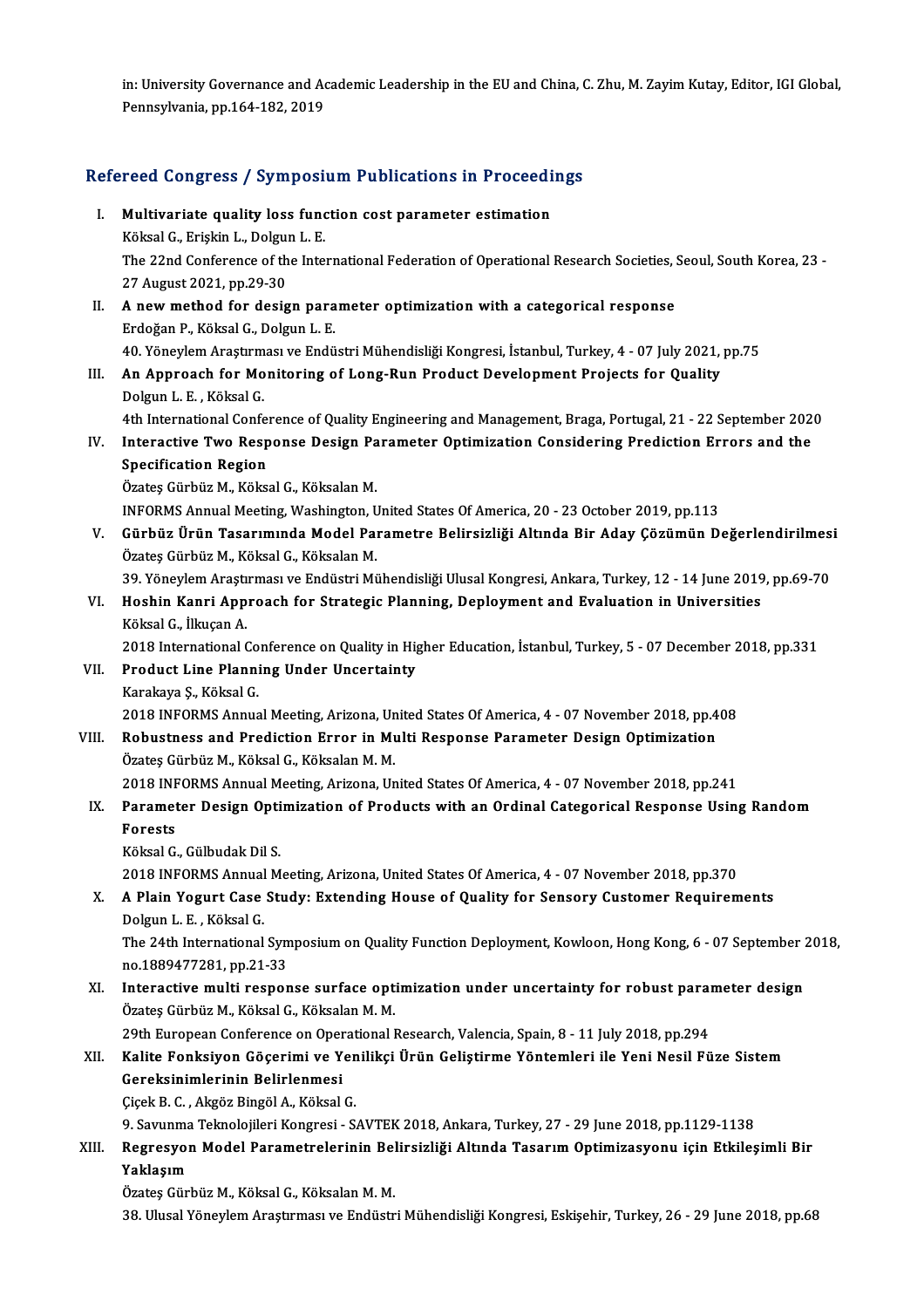| XIV.    | Vision and Strategic Planning of University Governance<br>KÖKSAL G                                 |
|---------|----------------------------------------------------------------------------------------------------|
|         | LEAD EU-China ACADEMIC LEADERSHIP FORUM WORKSHOP, Shanghai, China, 13 - 14 November 2017           |
| XV.     | An Interactive Approach for Product and Process Design Parameter Optimization under Model          |
|         | Uncertainty                                                                                        |
|         | ÖZATEŞ M., KÖKSAL G., KÖKSALAN M. M.                                                               |
|         | INFORMS Annual Meeting 2017, 22 - 25 October 2017                                                  |
| XVI.    | Utilization of Statistical Approaches for Comparing Association Rule Mining Algorithms             |
|         | Azadiamin S., KÖKSAL G.                                                                            |
|         | INFORMS Annual Meeting 2017, 22 - 25 October 2017                                                  |
| XVII.   | SWOT analysis of HE institutions in the global new contexts                                        |
|         | KÖKSAL G                                                                                           |
|         | LEAD EU-China ACADEMIC LEADERSHIP WORKSHOP, Wuhan, China, 10 November - 11 October 2017            |
| XVIII.  | An Interactive Approach for Product and Process Design Parameter Optimization under Model          |
|         | Uncertainty                                                                                        |
|         | ÖZATEŞ M., KÖKSAL G., KÖKSALAN M. M.                                                               |
|         | 24th International Conference on MCDM, 10 - 14 July 2017                                           |
| XIX.    | Ürün ve Süreç Tasarım Parametre Optimizasyonu için Model Belirsizliği altında Etkileşimli bir      |
|         | Yaklaşım                                                                                           |
|         | ÖZATEŞ M., KÖKSAL G., KÖKSALAN M. M.                                                               |
|         | 37. Yöneylem Araştırması ve Endüstri Mühendisliği Kongresi, Turkey, 5 - 07 July 2017               |
| XX.     | A Comparison Method For Association Rule Mining Algorithms                                         |
|         | AZADIAMIN S., KÖKSAL G.                                                                            |
|         | INFORMS Annual Meeting 2016, 15 November 2016                                                      |
| XXI.    | Product Planning With Sensory Customer Requirements A Plain Yogurt Case                            |
|         | DOLGUN L. E., KÖKSAL G.                                                                            |
|         | INFORMS Annual Meeting 2016, 15 November 2016                                                      |
| XXII.   | An Interactive Approach To Design Parameter Optimization Considering Response Surface              |
|         | <b>Prediction Errors</b>                                                                           |
|         | ÖZATEŞ M., KÖKSAL G., KÖKSALAN M. M.                                                               |
|         | INFORMS Annual Meeting 2016, 15 November 2016                                                      |
| XXIII.  | İki Yanıtlı Problemler için Model Parametre Belirsizliği Altında Etkileşimli Robust Ürün Tasarımı  |
|         | ÖZATEŞ M., KÖKSAL G., KÖKSALAN M. M.                                                               |
|         | 36. Yöneylem Araştırması ve Endüstri Mühendisliği Ulusal Kongresi, Turkey, 13 - 15 July 2016       |
| XXIV.   | A guideline for choosing parameters of multivariate loss functions                                 |
|         | KÖKSAL G., Özkan G.                                                                                |
|         | 28th European Conference on Operational Research, 3 - 06 July 2016                                 |
| XXV.    | Response Surface Modeling Approaches for Multi response Design Parameter Optimization Problems     |
|         | GÖGAYAZ G., KÖKSAL G.                                                                              |
|         | Informs Annual Meeting, 1 - 04 November 2015                                                       |
| XXVI.   | Interactive Mean variance covariance Optimization for Two Responses                                |
|         | ÖZATEŞ M., KÖKSAL G., KÖKSALAN M. M.                                                               |
|         | Informs Annual Meeting, 1 - 04 November 2015                                                       |
| XXVII.  | A control chart recommendation system                                                              |
|         | TUNÇ S., KÖKSAL G.                                                                                 |
|         | Informs Annual Meeting, 1 - 03 November 2015                                                       |
| XXVIII. | Estimating Non additive Value Functions With Active Learning In The Ordinal Classification Setting |
|         | Erişkin L., Köksal G.                                                                              |
|         | Informs Annual Meeting, Pennsylvania, United States Of America, 1 - 04 November 2015               |
| XXIX.   | Ürün ve Süreç Tasarım Parametre Optimizasyonu                                                      |
|         | KÖKSAL G.                                                                                          |
|         |                                                                                                    |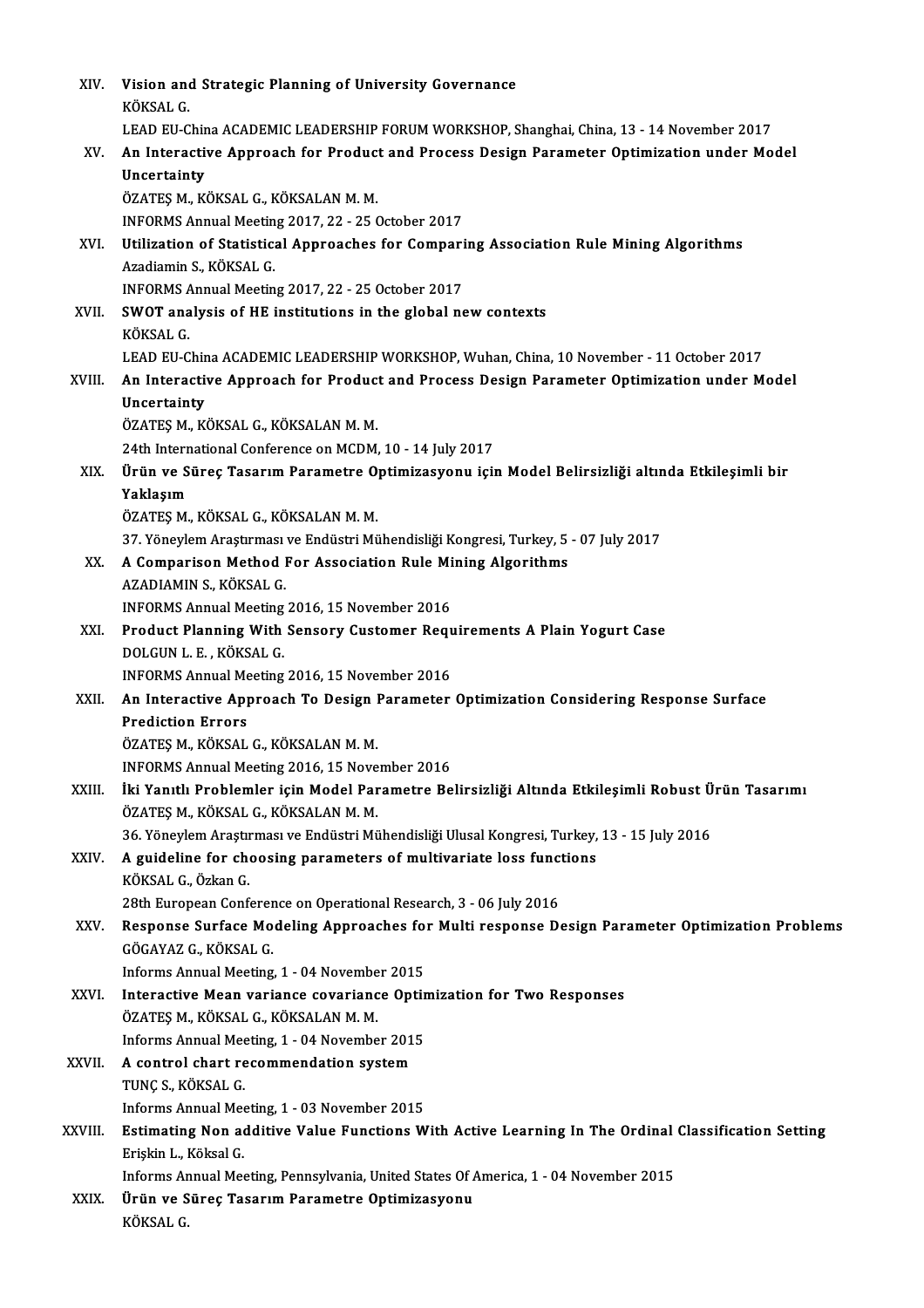|              | 35. Yöneylem Araştırması ve Endüstri Mühendisliği Ulusal Kongresi, Turkey, 9 - 11 September 2015                                             |
|--------------|----------------------------------------------------------------------------------------------------------------------------------------------|
| XXX.         | An Interactive Approach for Two Response Product and Process Design Parameter Optimization                                                   |
|              | ÖZATEŞ M., KÖKSAL G., KÖKSALAN M. M.                                                                                                         |
|              | MCDM 2015: 23rd International Conference on Multiple Criteria Decision Making, 3 - 07 August 2015                                            |
| XXXI.        | Desirability Functions in Multiresponse Optimization                                                                                         |
|              | ÖZTÜRK B., Weber G., KÖKSAL G.                                                                                                               |
|              | 30th Euro Mini-Conference on Optimization in the Natural Sciences (EmC-ONS), Aveiro, Portugal, 5 - 09 February<br>2014, vol 499, pp.129-146  |
| <b>XXXII</b> | A preference based multi response decision tree approach for quality improvement in                                                          |
|              | manufacturing                                                                                                                                |
|              | Dolgun L. E., Ipekçi A. I., Köksal G.                                                                                                        |
|              | IADIS European Conference on Data Mining 2011, Part of the IADIS Multi Conference on Computer Science and                                    |
|              | Information Systems 2011, MCCSIS 2011, Rome, Italy, 24 - 26 July 2011, pp.211-213                                                            |
| XXXIII.      | 1950 2006 Yılları Arasrndaki Türkiye Yağış Verilerinin Tanımlayıcı Veri Madenciliği Yöntemleri ile                                           |
|              | Analizi                                                                                                                                      |
|              | ASAR Ö., KARTAL E., ASLAN S., ÖZTÜRK M. Z., YOZGATLIGİL C., ÇINAR İ., BATMAZ İ., KÖKSAL G., TATLI H., TURKES<br>$M_{\odot}$                  |
|              | 7. İstatistik Günleri Sempozyumu, 28 April - 01 May 2011, pp.194-195                                                                         |
| XXXIV.       | Türkiye İklim Bölgelerinin Hiyerarşik Kümeleme Yöntemi ile Belirlenmesi                                                                      |
|              | KARTAL KOÇ E., FAHMİ F., İYİGÜN C., TÜRKEŞ M., YOZGATLIGİL C., PURUTÇUOĞLU GAZİ V., BATMAZ İ., KÖKSAL G.                                     |
|              | 7. iSTATİSTİK GÜNLERİ SEMPOZYUMU, Turkey, 28 June 2010, pp.137-138                                                                           |
| XXXV.        | OPTIMIZATION OF DESIRABILITY FUNCTIONS AS A DNLP MODEL BY GAMS/BARON                                                                         |
|              | ÖZTÜRK B., KÖKSAL G., Weber G. W.                                                                                                            |
|              | 3rd Global Conference on Power Control and Optimization, Gold-Coast, Australia, 2 - 04 February 2010, vol.1239,                              |
|              | pp 305-310                                                                                                                                   |
| <b>XXXVI</b> | EVALUATING THE CMARS PERFORMANCE FOR MODELING NONLINEARITIES                                                                                 |
|              | BATMAZ İ., Yerlikaya-Ozkurt F., Kartal-Koc E., Koksal G., Weber G.                                                                           |
|              | 3rd Global Conference on Power Control and Optimization, Gold-Coast, Australia, 2 - 04 February 2010, vol.1239,<br>pp 351-357                |
| XXXVII.      | Defect Cause Modeling with Decision Tree and Regression Analysis                                                                             |
|              | BAKIR B. S., BATMAZ İ., Gunturkun F. A., Ipekci T. A., KÖKSAL G., ÖZDEMİREL N. E.                                                            |
|              | Conference of the World-Academy-of-Science-Engineering-and-Technology, Cairo, Egypt, 8 - 10 December 2006,                                   |
|              | vol 17, pp 266-268                                                                                                                           |
| XXXVIII.     | Out-the window scene properties in pc-based helicopter simulators                                                                            |
|              | Karaahmetoglu C., YILMAZ E., Cetin Y.Y., KÖKSAL G.                                                                                           |
|              | Conference on Enhanced and Synthetic Vision 2006, Florida, United States Of America, 17 - 18 April 2006, vol.6226                            |
| XXXIX.       | e-Kampus-IS: Information system for a virtual university consortium                                                                          |
|              | Onay P., Yalabik N., KÖKSAL G.                                                                                                               |
|              | ITHET 2005: 6th International Conference on Information Technology Based Higher Education and Training, 2005,                                |
|              | Juan Dolio, Dominican Republic, 7 - 09 July 2005, vol.2005                                                                                   |
| XL.          | An integrative framework for supplier segmentation                                                                                           |
|              | Özalp Y., KÖKSAL G., Nazli Wasti S.                                                                                                          |
|              | 35th International Conference on Computers and Industrial Engineering, ICC and IE 2005, İstanbul, Turkey, 19 - 22<br>June 2005, pp 1493-1498 |
| XLI.         | Customer relationship management of web-based education: A case study for metu-online                                                        |
|              | Çetin F D , KÖKSAL G                                                                                                                         |
|              | SEFI 2005 Annual Conference: Engineering Education at the Cross-Roads of Civilizations, Ankara, Turkey, 7 - 10                               |
|              | Contambon $2005$ nn $146.151$                                                                                                                |

September 2005, pp.146-151

XLII. TÜBİTAK TİDEB Öğrenin Yönetim Sistemi Tasarımı KÖKSAL G., Saatçioğlu Ö., Doğrusöz H., KARASAKAL E., ALTEKİN F. T. , ALTEKİN F. T. 21th Operations Research and Industrial Engineering National Conference, Turkey, 5 - 07 June 2000, pp.386-389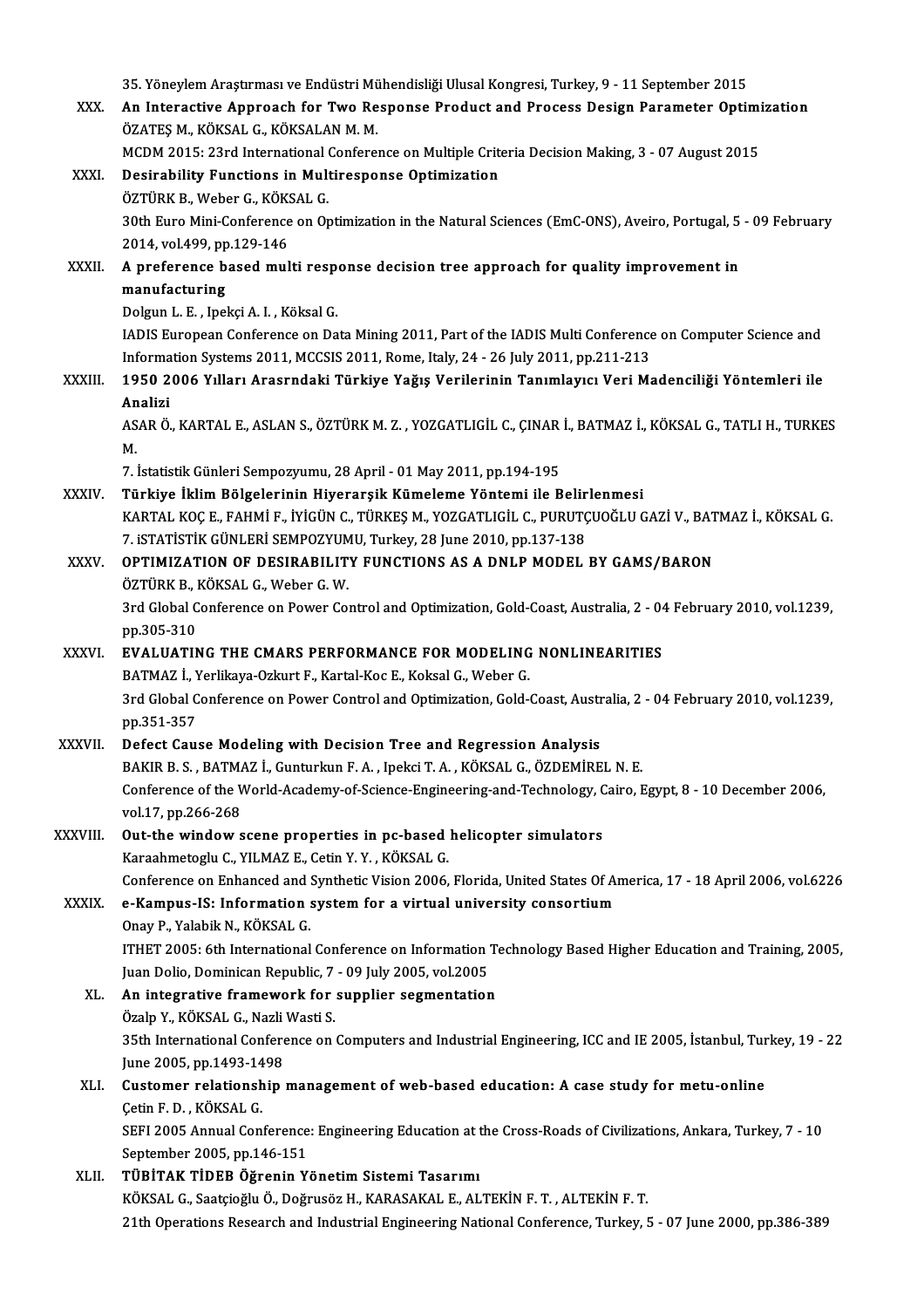XLIII. Design and conduct of a partially asynchronous course on total quality management<br>KÖKSAL G. Darin H. N **Design and conduct<br>KÖKSAL G., Derin H. N.<br>1999 ASEE Annuel Con** KÖKSAL G., Derin H. N.<br>1999 ASEE Annual Conference and Exposition: Engineering Education to Serve the World, Cahrlotte, NC, United

States Of America, 20 - 23 June 1999, pp.1483-1493

XLIV. EUREKA için Öğrenen Yönetim Sistemi Tasarımı Learning Management System Design for EUREKA States Of America, 20 - 23 June 1999, pp.1483-1493<br>EUREKA için Öğrenen Yönetim Sistemi Tasarımı Learning Management System I<br>Saatçioğlu Ö., Doğrusöz H., KÖKSAL G., KARASAKAL E., Altekin T., ALTEKİN F. T. , Arıkan C.<br><sup>9th N</sup> EUREKA için Öğrenen Yönetim Sistemi Tasarımı Learning Manageme<br>Saatçioğlu Ö., Doğrusöz H., KÖKSAL G., KARASAKAL E., Altekin T., ALTEKİN F.<br>8th National Quality Conference Proceedings, Turkey, 1 - 03 November 1999 8th National Quality Conference Proceedings, Turkey, 1 - 03 November 1999<br>Supported Projects

Supported Projects<br>Gökler M. İ. , Akar G., Yaman U., Köksal G., Eren P. E. , Ertekin Bolelli Ş., Gürbüz T., Erdil E., AB IPA Project, MIDDLE EAST<br>TECHNICAL UNIVERSITY DICITAL INNOVATION CENTER, 2021, 2024 Supporteur rejects<br>Gökler M. İ. , Akar G., Yaman U., Köksal G., Eren P. E. , Ertekin Bolelli Ş., G<br>TECHNICAL UNIVERSITY DIGITAL INNOVATION CENTER, 2021 - 2024<br>KÖKSAL G. Preject Sunnerted by Higher Education Institutions Te Gökler M. İ. , Akar G., Yaman U., Köksal G., Eren P. E. , Ertekin Bolelli Ş., Gürbüz T., Erdil E., AB IPA Project, MIDDLE EA<br>TECHNICAL UNIVERSITY DIGITAL INNOVATION CENTER, 2021 - 2024<br>KÖKSAL G., Project Supported by Highe

TECHNICAL UNIVERSITY DIGITAL INNOVATION CENTER, 2021 - 2024<br>KÖKSAL G., Project Supported by Higher Education Institutions, Tasarıma Bağlı Kalite Kaybının Ölçümü için Yöntem<br>Geliştirilmesi, 2016 - 2019 KÖKSAL G., Project Supported by Higher Education Institutions, Tasarıma Bağlı Kalite Kaybının Ölçümü için Yöntem<br>Geliştirilmesi, 2016 - 2019<br>Işık Güler H., Kondakçı Y., Köksal G., Çağıltay K., Yorgun İ., Erasmus Project, G

Geliştirilmesi, 2016 - 2019<br>Işık Güler H., Kondakçı Y., Köksal G., Çağıltay K., Yorgun İ., Erasmus Project, Governance and Academic Leadersl<br>Chinese and European Universities in the Context of Innovation and Internationali Işık Güler H., Kondakçı Y., Köksal G., Çağıltay K., Yorgun İ., Erasmus Project, Governance and Academic Leadership of<br>Chinese and European Universities in the Context of Innovation and Internationalization (LEAD), 2015 - 2 Chinese and **J<br>Köksal G., Öza**<br>2017 - 2017<br>Köksal G. Pra Köksal G., Özateş Gürbüz M., Project Supported by Other Private Institutions, TÜBİTAK SAGE Kanatlı Güdüm K.<br>2017 - 2017<br>Köksal G., Project Supported by Other Private Institutions, KALİTE FONKSİYON GÖÇERİMİ YÖNTEMİ İLE YENİ

2017 - 2017<br>Köksal G., Project Supported by Other Private Institutions<br>MÜHİMMAT TASARIMIYAPILMASI PROJESİ, 2016 - 2016<br>Kırça Ö. Köksal G. Dinler D. Technonark Füze TDST ALA Köksal G., Project Supported by Other Private Institutions, KALİTE FONKSİYON GÖÇERİMİ YÖNTEMİ İLE YENİ<br>MÜHİMMAT TASARIMIYAPILMASI PROJESİ, 2016 - 2016<br>Kırca Ö., Köksal G., Dinler D., Technopark, FÜZE TDST ALGORİTMASI DETAY

MÜHİMMAT TASARIMIYAPILMASI PROJESİ, 2016 - 2016<br>Kırca Ö., Köksal G., Dinler D., Technopark, FÜZE TDST ALGORİTMASI DETAYLI TASARIM KODLAMA TEST VE<br>DEĞERLENDİRME ÇALIŞMASI, 2015 - 2016 Kırca Ö., Köksal G., Dinler D., Technopark, FÜZE TDST ALGORİTMASI DETAYLI TASARIM KODLAMA TEST VE<br>DEĞERLENDİRME ÇALIŞMASI, 2015 - 2016<br>Kırca Ö., Köksal G., Dinler D., Technopark, Alçak ve Orta İrtifa Hava Savunma Sistemler

DEĞERLENDİRME ÇALIŞMASI, 2015 - 2016<br>Kırca Ö., Köksal G., Dinler D., Technopark, Alçak ve Orta İrtifa H.<br>Tahsisi Algoritması Kavramsal Tasarım Çalışması, 2015 - 2015<br>KÖKSALAN M.M., KÖKSAL G., ÖZATES GÜPPÜZ M. İLK DAĞ Ö. Kırca Ö., Köksal G., Dinler D., Technopark, Alçak ve Orta İrtifa Hava Savunma Sistemleri Tehdit Değerlendirme ve Sila<br>Tahsisi Algoritması Kavramsal Tasarım Çalışması, 2015 - 2015<br>KÖKSALAN M. M. , KÖKSAL G., ÖZATEŞ GÜRBÜZ M

Tahsisi Algoritması Kavramsal Tasarım Çalışması, 2015 - 2015<br>KÖKSALAN M. M. , KÖKSAL G., ÖZATEŞ GÜRBÜZ M., İLK DAĞ Ö., Project Supported by Higher Educati<br>Robust Ürün ve Süreç Tasarımı için İstatistiksel Modelleme ve Etkil KÖKSALAN M. M. , KÖKSAL G., ÖZATEŞ GÜRBÜZ M., İLK DAĞ Ö., Project Supported by Higher Education Institutions,<br>Robust Ürün ve Süreç Tasarımı için İstatistiksel Modelleme ve Etkileşimli Optimizasyon, 2015 - 2015<br>Kırca Ö., Kö

Robust Ürün ve Süreç Tasarımı için İstatistiksel Modelleme ve Etkileşimli Optimizasyon, 2015 - 2015<br>Kırca Ö., Köksal G., Dinler D., Technopark, Füze-Tehdit Değerlendirme ve Silah Tahsis Algoritması Kavramsal Tasarım ve<br>Değ Kırca Ö., Köksal G., Dinler D., Technopark, Füze-Tehdit Değerlendirme ve Silah Tahsis Algoritması Kavramsal<br>Değerlendirme Projesi, 2014 - 2015<br>Köksal G., Tunç S., Technopark, Karar Destekli İstatistiksel Süreç Kontrol Yazı

Değerlendirme Projesi, 2014 - 2015<br>Köksal G., Tunç S., Technopark, Karar Destekli İstatistiksel Süreç Kontrol Yazılımı Geliştirilmesi, 2014 - 2015<br>KÖKSALAN M. M. , KÖKSAL G., ÖZATEŞ GÜRBÜZ M., Project Supported by Higher E Köksal G., Tunç S., Technopark, Karar Destekli İstatistiksel Süreç Kontrol Yazılımı Geliştirilmes:<br>KÖKSALAN M. M. , KÖKSAL G., ÖZATEŞ GÜRBÜZ M., Project Supported by Higher Education In<br>ÜRÜN VE SÜREÇ TASARIMI OPTİMİZASYONU KÖKSALAN M. M. , KÖKSAL G., ÖZATEŞ GÜRBÜZ M., Project Supported by Higher Education Institutions, ÇOK AMA<br>ÜRÜN VE SÜREÇ TASARIMI OPTİMİZASYONU İÇİN ETKİLEŞİMLİ YAKLAŞIMLAR, 2014 - 2015<br>Köksal G., Technopark, Kalite Fonksiy

ÜRÜN VE SÜREÇ TASARIMI OPTİMİZASYONU İÇİN ETKİLEŞİMLİ YAKLAŞIMLAR, 2014 - 2015<br>Köksal G., Technopark, Kalite Fonksiyon Göçerimi (QFD) ve Kansei Mühendisliği Araştırması ve Uygulamalarının<br>Geliştirilmesi, 2014 - 2014

KÖKSAL G., Altaban A., YOZGATLIGİL C., Project Supported by Higher Education Institutions, Dayanıklı Tüketim Malları İçin Müşteri Bağlılığının Modellenmesi, 2012 - 2013 KÖKSAL G., Altaban A., YOZGATLIGİL C., Project Supported by Higher Education Institutions, Dayanıklı Tüketim Malları<br>İçin Müşteri Bağlılığının Modellenmesi, 2012 - 2013<br>Batmaz İ., Yozgatlıgil C., İyigün C., Purutçuoğlu Gaz

İçin Müşteri Bağlılığının Modellenmesi, 2012 - 2013<br>Batmaz İ., Yozgatlıgil C., İyigün C., Purutçuoğlu Gazi V., Köksal G., Project Supported by Hi,<br>Madenciliği Yöntemleri ile Türkiye İklim Bölgelerinin Yeniden Belirlenmesi, Batmaz İ., Yozgatlıgil C., İyigün C., Purutçuoğlu Gazi V., Köksal G., Project Supported by Higher Education Institu<br>Madenciliği Yöntemleri ile Türkiye İklim Bölgelerinin Yeniden Belirlenmesi, 2010 - 2010<br>Köksal G., Aktar D

Madenciliği Yöntemleri ile<br>Köksal G., Aktar Demirtaş I<br>Belirlenmesi, 2007 - 2008<br>Köksal G., Özdemirel N. E Köksal G., Aktar Demirtaş E., Çabuk V., Technopark, Bir Hafif Ticari Araçta Sürücü Koltuğu Tasarımının QFD ile<br>Belirlenmesi, 2007 - 2008<br>Köksal G., Özdemirel N. E. , Kayalıgil S., Batmaz İ., Aydınlık Güntürkün F., İpekçi İ

Belirlenmesi, 2007 - 2008<br>Köksal G., Özdemirel N. E. , Kayalıgil S., Batmaz İ., Aydınlık Güntürkün F., İpekçi İ. A. , Project Supported by Higher Education Institutions, Kalite iyileştirmede veri madenciliği kullanımı, 2006 - 2006

Köksal G., Batmaz İ., Doğru A. H. , Sazak H. S. , Sürücü B., Technopark, SPAC Soft Araştırma ve Yazılım Geliştirme Projesi,<br>2004 - 2006 Köksal G., Batmaz İ., Doğru A. H. , Sazak H. S. , Sürücü B., Technopark, SPAC Soft Araştırma ve Yazılım Geliştirme Projesi,<br>2004 - 2006<br>Köksal G., Aytaçoğlu B., Project Supported by Higher Education Institutions, Çokdeğişk

2004 - 2006<br>Köksal G., Aytaçoğlu B., Proje<br>Proses Kontrol, 2001 - 2002

## <sub>Proses Kontrol, 2001 - 2002</sub><br>Edit Congress and Symposium Activities Edit Congress and Symposium Activities<br>LEAD2 Workshops, Invited Speaker, Beijing, China, 2019